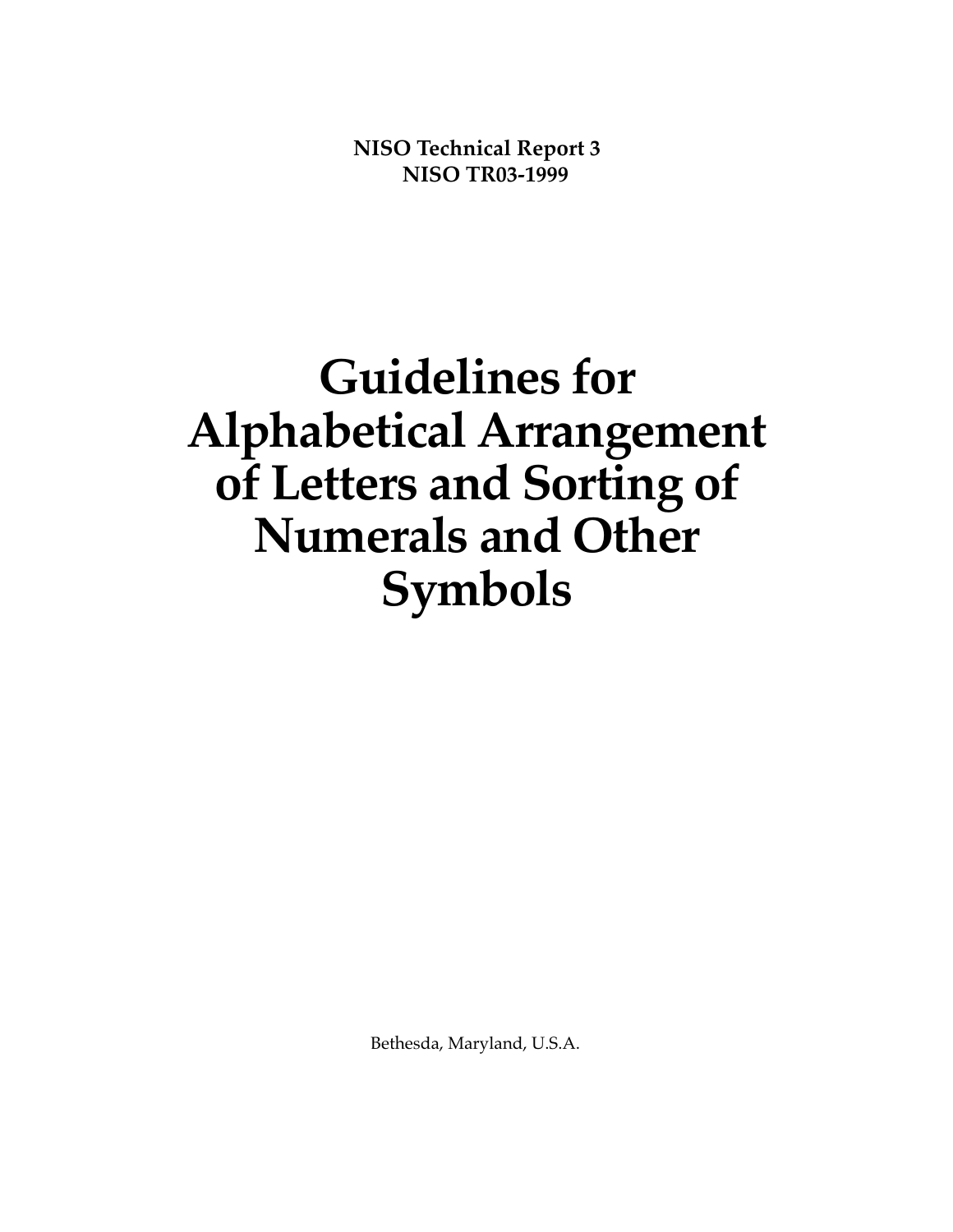#### **About the NISO Technical Report Series**

The National Information Standards Organization is accredited by the American National Standards Institute (ANSI) to develop and maintain technical standards for libraries, information services, and publishers. NISO technical reports address a variety of topics that are related to NISO's standardization interests. Conclusions or recommendations do not represent a consensus of the NISO membership and the material presented is not normative in nature. Questions or comments about the NISO Technical Report Series may be addressed to:

> National Information Standards Organization 4733 Bethesda Avenue, Suite 300 Bethesda, MD 20814-5248 Telephone: 301-654-2512 Fax: 301-654-1721 nisohq@niso.org nisopress@niso.org www.niso.org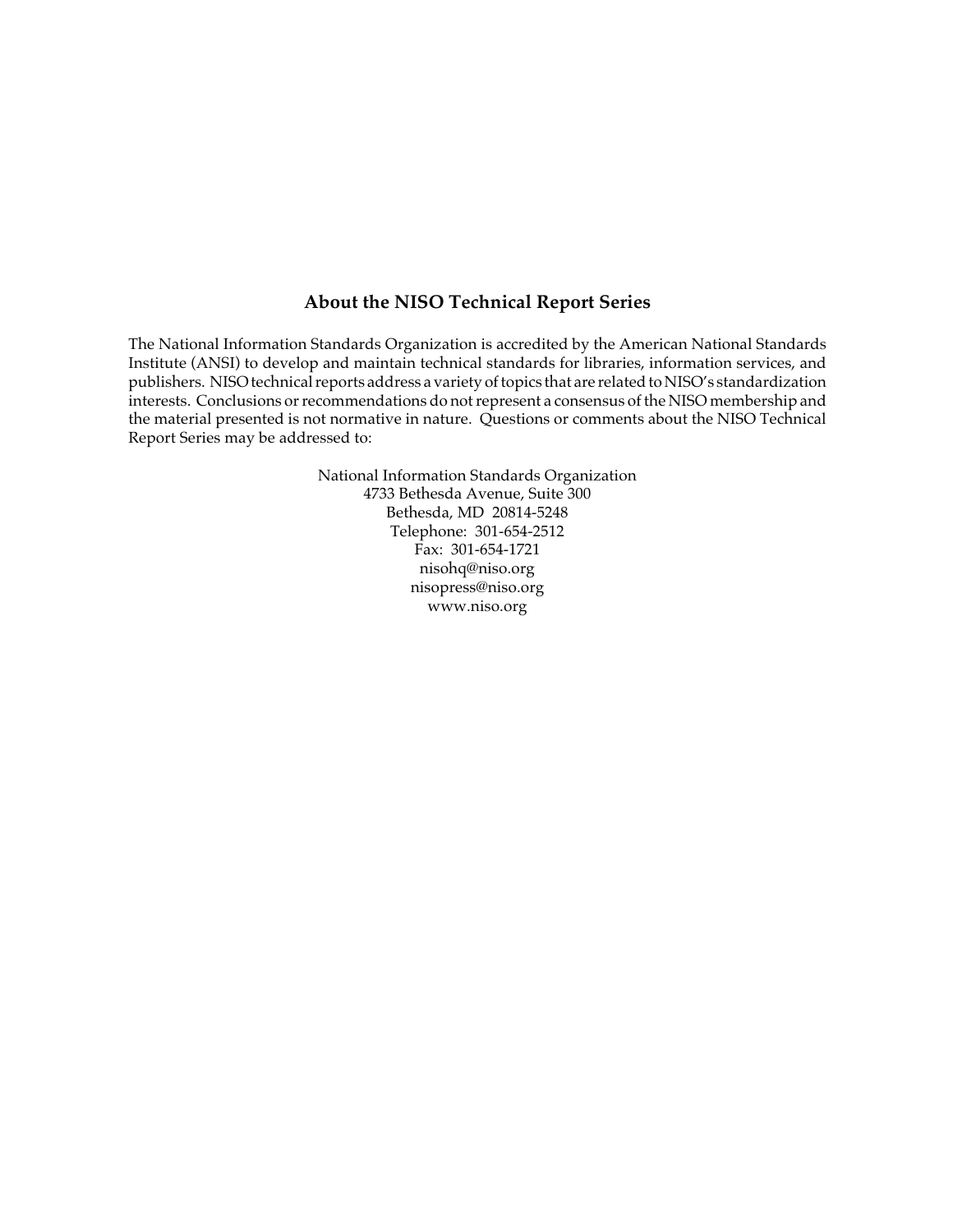NISO Technical Report 03 TR03-1999

# Guidelines for Alphabetical Arrangement of Letters and Sorting of Numerals and Other Symbols

Hans H. Wellisch

Abstract: This technical report provides rules for the alphabetical arrangement of headings in lists of all kinds, such as bibliographies, indexes, dictionaries, directories, inventories, etc. It also covers the sorting of Arabic or Roman numbers, and other symbols. It consists of seven rules that cover problems which may arise in alphanumeric arrangement of headings. The technical report is based on the traditional order of letters in the English alphabet and that of numerals in ascending arithmetical order. It does not address issues concerning meaning or type of headings. The rules can generally be applied by human beings as well as by computers. Each rule is followed by illustrative examples.

A Technical Report Sponsored by the National Information Standards Organization

Published by the National Information Standards Organization Bethesda, Maryland



**P r e s s** NISO Press, Bethesda, Maryland, U.S.A.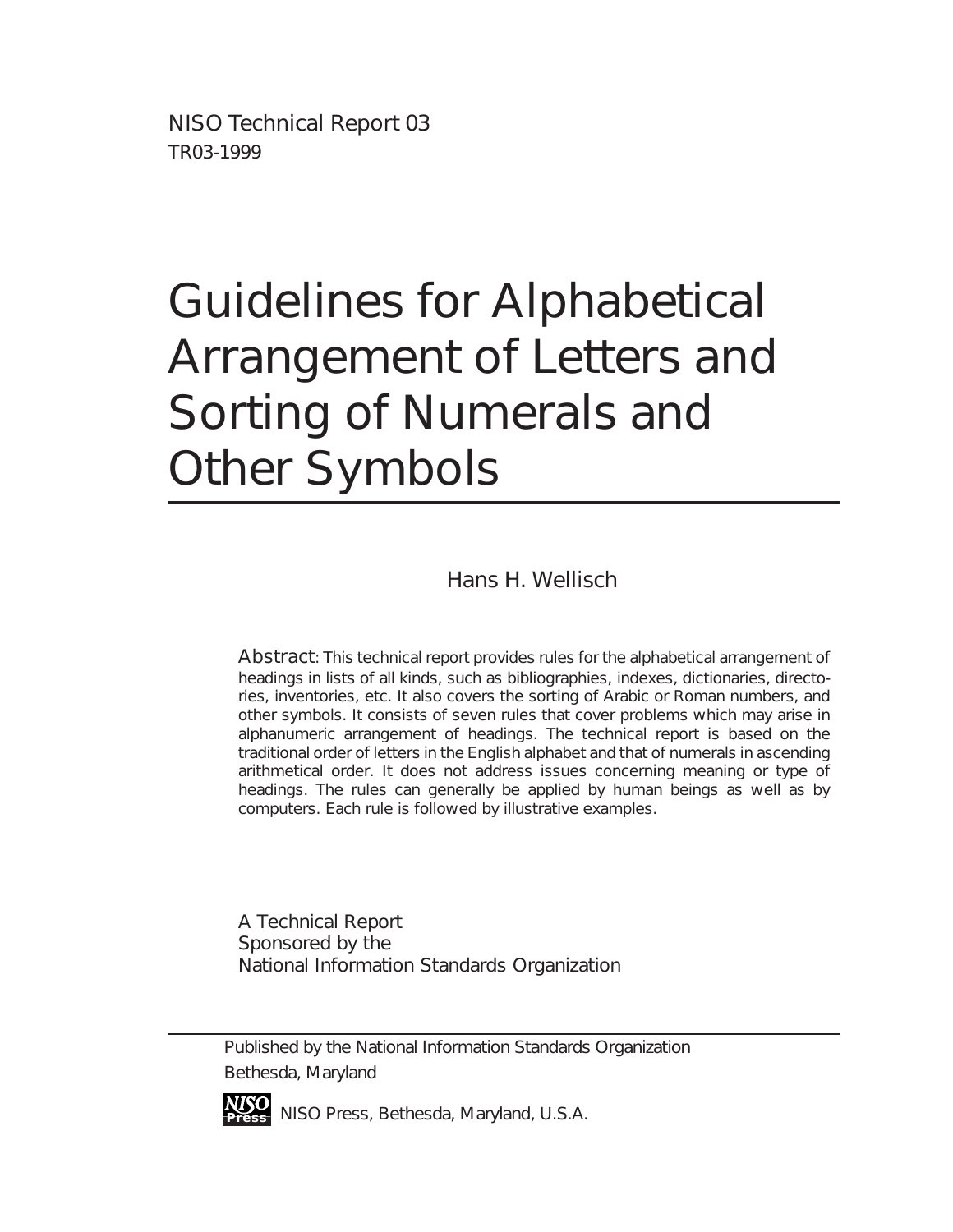Published by NISO Press 4733 Bethesda Avenue, Suite 300 Bethesda, MD 20814 url: www.niso.org

Copyright ©1999 by the National Information Standards Organization All rights reserved under International and Pan-American Copyright Conventions. No part of this book may be reproduced or transmitted in any form or by any means, electronic or mechanical, including photocopy, recording, or any information storage or retrieval system, without prior permission in writing from the publisher. All inquiries should be addressed to NISO Press, 4733 Bethesda Avenue, Suite 300, Bethesda, MD 20814.

Printed in the United States of America ISSN: 1081-8006 National Information Standards Organization Technical Report Series ISBN: 1-880124-41-6

 $\otimes$  This paper meets the requirements of ANSI/NISO Z39.48-1992 (R 1997) Permanence of Paper.

#### Library of Congress Cataloging-in-Publication Data

Wellisch, Hans H., 1920- Guidelines for the alphabetical arrangement of letters and sorting of numerals and other symbols / Hans H. Wellisch. p. cm. — (NISO technical report, ISSN 1081-8006) Includes bibliographical references (p. 11) and index. ISBN 1-880124-41-6 (alk. paper) 1. Alphabetizing 2. Library filing rules. I. Title. II. Series. Z695.95.W39 1999 98-49484  $025.3'177 - dc21$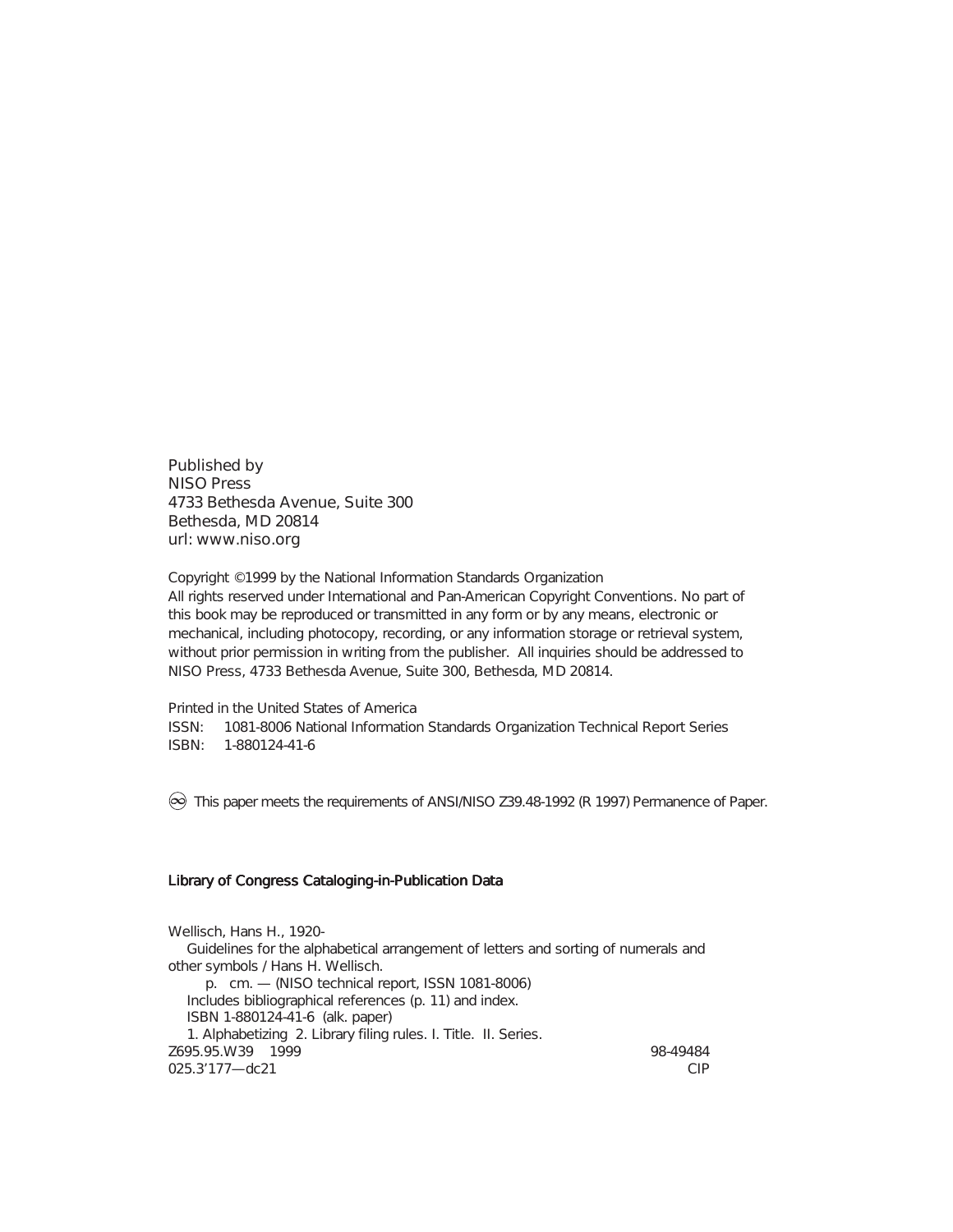## Contents

| Foreword               |  |
|------------------------|--|
|                        |  |
| 1. Scope               |  |
|                        |  |
| 2. Definitions         |  |
|                        |  |
| 3. Order of Characters |  |
|                        |  |
|                        |  |
|                        |  |
|                        |  |
|                        |  |
|                        |  |
|                        |  |
|                        |  |

### 4. Headings

### 5. Abbreviations

| ×  | ٧ |   |
|----|---|---|
|    | ٠ |   |
| ٠. |   | I |

 $\frac{8}{1}$ 

 $\overline{5}$ 

#### 6. Numbers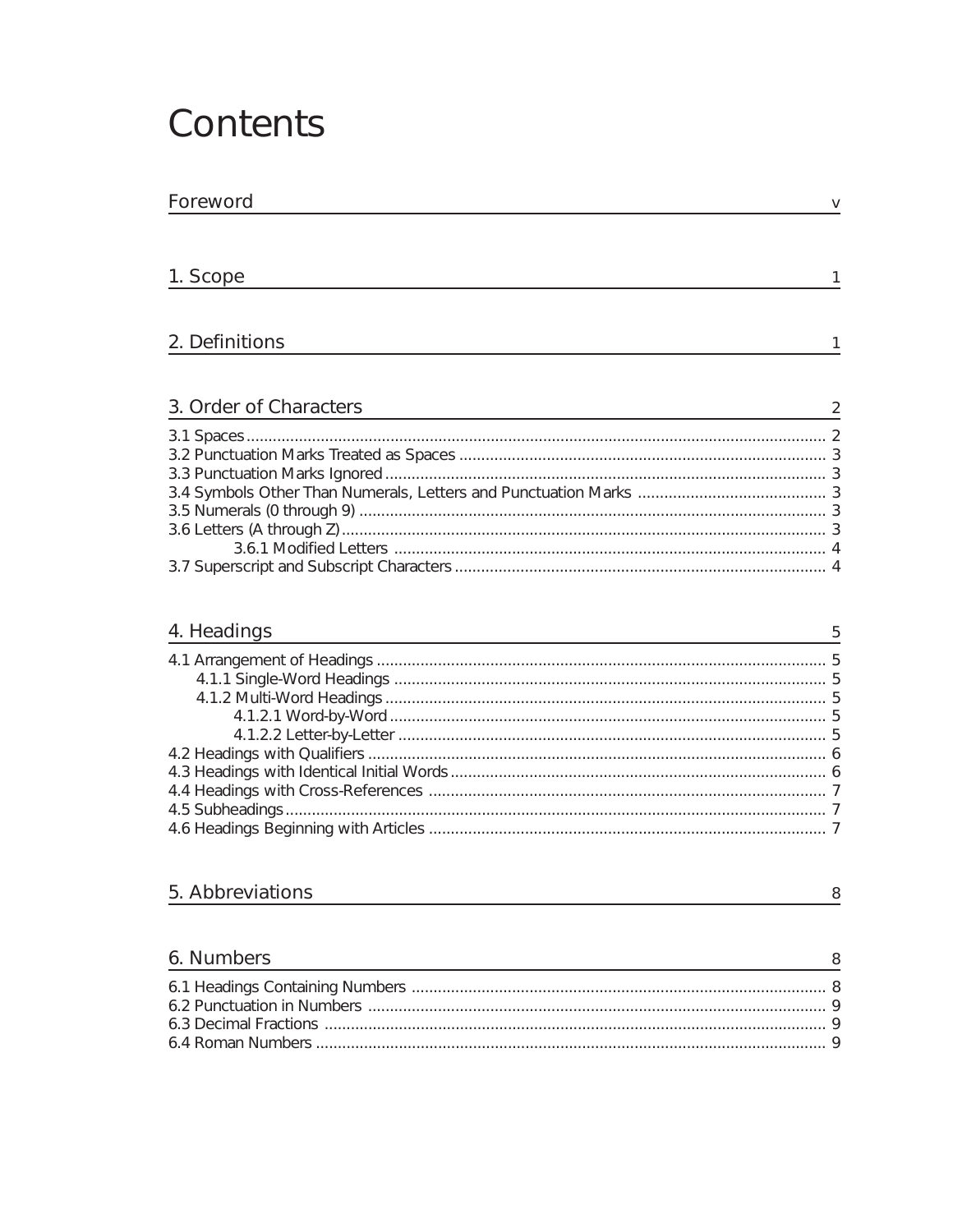| 7. Arrangement of Symbols Other than Numerals and Letters | 10  |
|-----------------------------------------------------------|-----|
|                                                           |     |
|                                                           |     |
|                                                           |     |
|                                                           | -11 |
| <b>Bibliography</b>                                       |     |
|                                                           |     |
| Appendix A Comprehensive Example                          | 13  |
| Appendix B Special Characters                             | 15  |
|                                                           |     |
| Index                                                     |     |

### **Figures**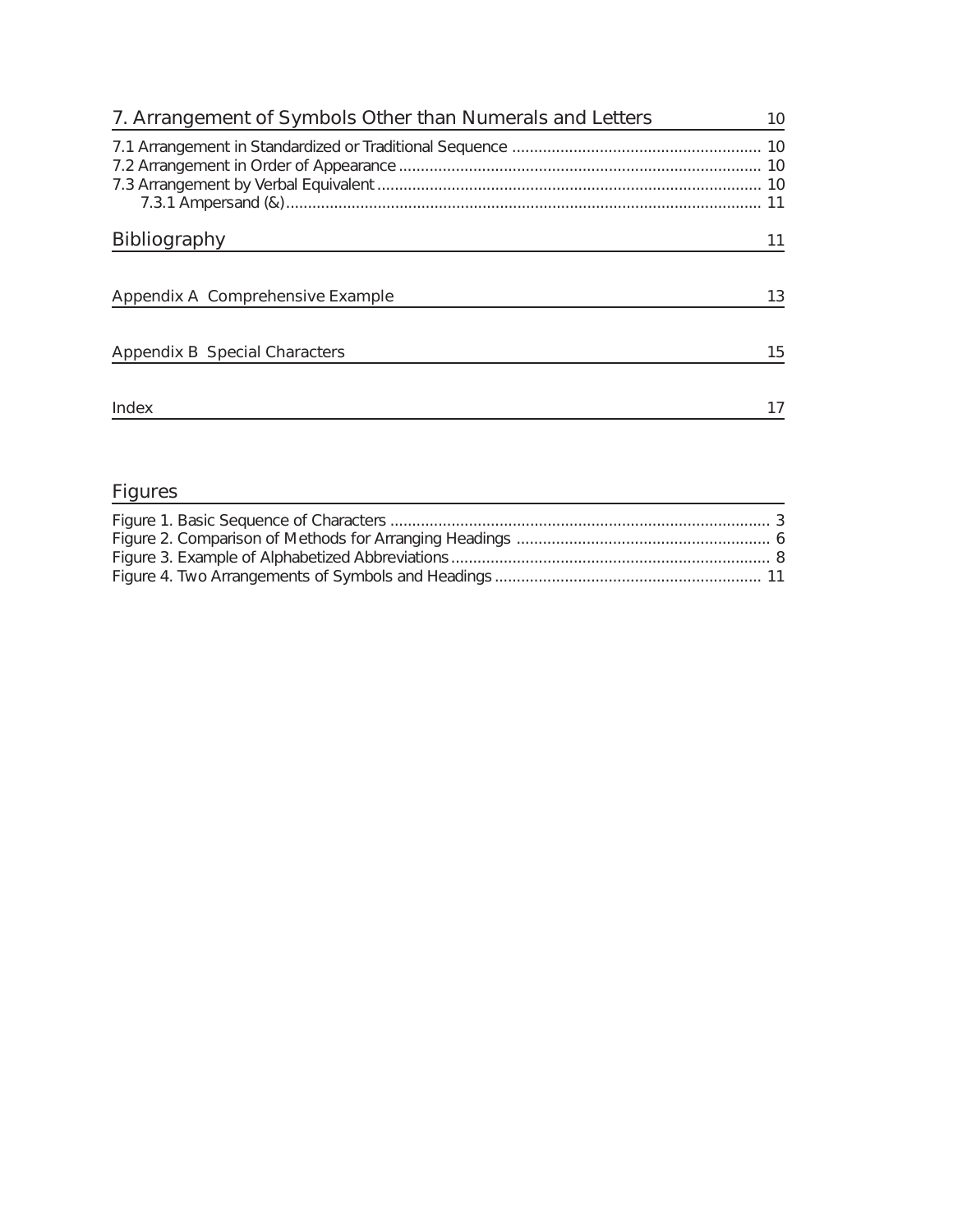## <span id="page-6-0"></span>Foreword

Virtually all major industrialized countries have developed national standards for alphabetical arrangement. No international standard exists on this topic because alphabetization is language-specific, and no two languages written in the Roman script have the same alphabet and orthographic rules. However, the rules presented here are intended to serve wherever the English language is used in written form.

The arrangement (or "filing") rules currently used in American library catalogs, indexes, inventories, dictionaries, directories, and other alphabetically arranged lists are, to a certain extent, incompatible with each other; this incompatibility often results in different arrangements of similar headings. Also, all current filing rules contain exceptions from basic rules, and they prescribe classified arrangements for certain types of headings according to their meaning or type. These exceptions and classified arrangements are a major source of confusion for the general public; they are often the cause of users' failure to find items in catalogs, indexes, and even in telephone directories.

Virtually all alphanumeric headings today are arranged by computers, not by human beings. However, before headings that are to be arranged by an exception to a rule can be sorted automatically, intervention by human beings who can use criteria other than the sequence of letters or numerals is needed.

Given the potential for confusion in working with different sets of rules, this technical report seeks to make the alphanumeric arrangement of headings "as easy as ABC." It attempts to do this by means of the following principles:

- 1. The number of rules is kept to an absolute minimum.
- 2. There are only two minor exceptions which are necessary because of headings containing numbers.
- 3. All rules apply to headings exactly as they appear in written, printed, or otherwise visually displayed form. The arrangement of a heading among other headings is based solely on the sequence of letters in the English alphabet and the arithmetical order of numbers. Therefore, the rules can generally be executed both by human beings and by computers without any additional instructions.<sup>1</sup>

(continued)

<sup>1</sup> One exception is the recognition of a decimal point in Section 6.3 as a significant character (not as a disregarded one). The other exception is Section 6.4 for the arrangement of Roman numbers. This exception is necessary because the ancient hybrid practice of using letters as numerals is still widely used in many kinds of texts. Computers, however, cannot recognize a string of letters such as LIV as being the number 54, not the word "liv." A Roman number can only be recognized as such and tagged for proper arrangement by human intervention.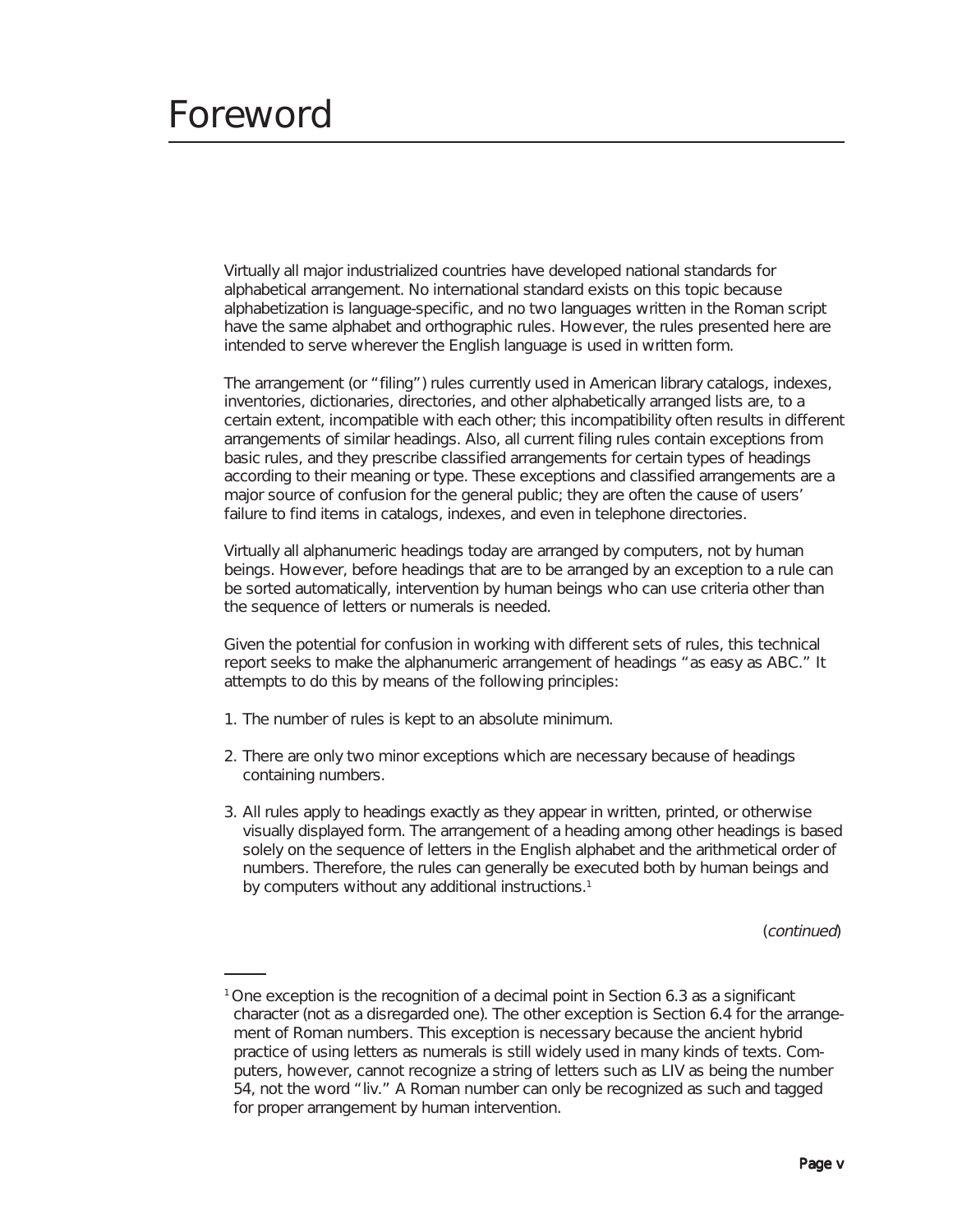- 4. The rules do not address the order of headings in classified arrangements based on the meaning or type of the words that constitute a heading (for example, arrangement of headings beginning with the same word in the order: personal names — place names — subjects). Any such classified arrangement necessarily involves human intervention and intellectual decisions based on special rules, not on the sequence of characters or words in a heading. Consequently, computers cannot perform such tasks. Users of classified arrangements may or may not know the underlying rules that go beyond the basic rules for the sequence of numerals and letters that every literate person learns in grade school.
- 5. For the same reason, any transpositions, deletions, or other changes in the sequence of the characters or words in a heading are not permitted.

A feature not satisfactorily treated by previous filing rules is the arrangement of symbols other than letters or numerals. Symbols are particularly important in the context of instructions for software applications, but they may also appear in scientific and other texts, all of which may have to be arranged in indexes and other ordered listings. These guidelines recognize symbols as characters (not as non-existing entities) and provide rules for their place in an alphanumeric sequence.

> Hans H. Wellisch Professor Emeritus University of Maryland

## Preface

This technical report grew out of NISO's work to create an American National Standard on alphanumeric arrangement. The draft standard developed by the NISO Standards Committee on Alphanumeric Arrangement (Standards Committee AK) was reviewed and balloted by the NISO members in 1996. The NISO Members failed to reach consensus on the proposed standard. Because indexing and arrangement continue to be important to organization of information, the proposed standard is being published as a non-normative technical report.

The rules presented in this technical report reflect the collaborative efforts of the members of Standards Committee AK. Dr. Hans H. Wellisch was the chairman of Standards Committee AK. The committee members were Ruth Christ (University of Iowa), Jessica Milstead (The JELEM Company), Don Riseborough (R.R. Bowker Company), and Albert Simmonds (R.R. Bowker Company).

> Patricia Harris Executive Director National Information Standards Organization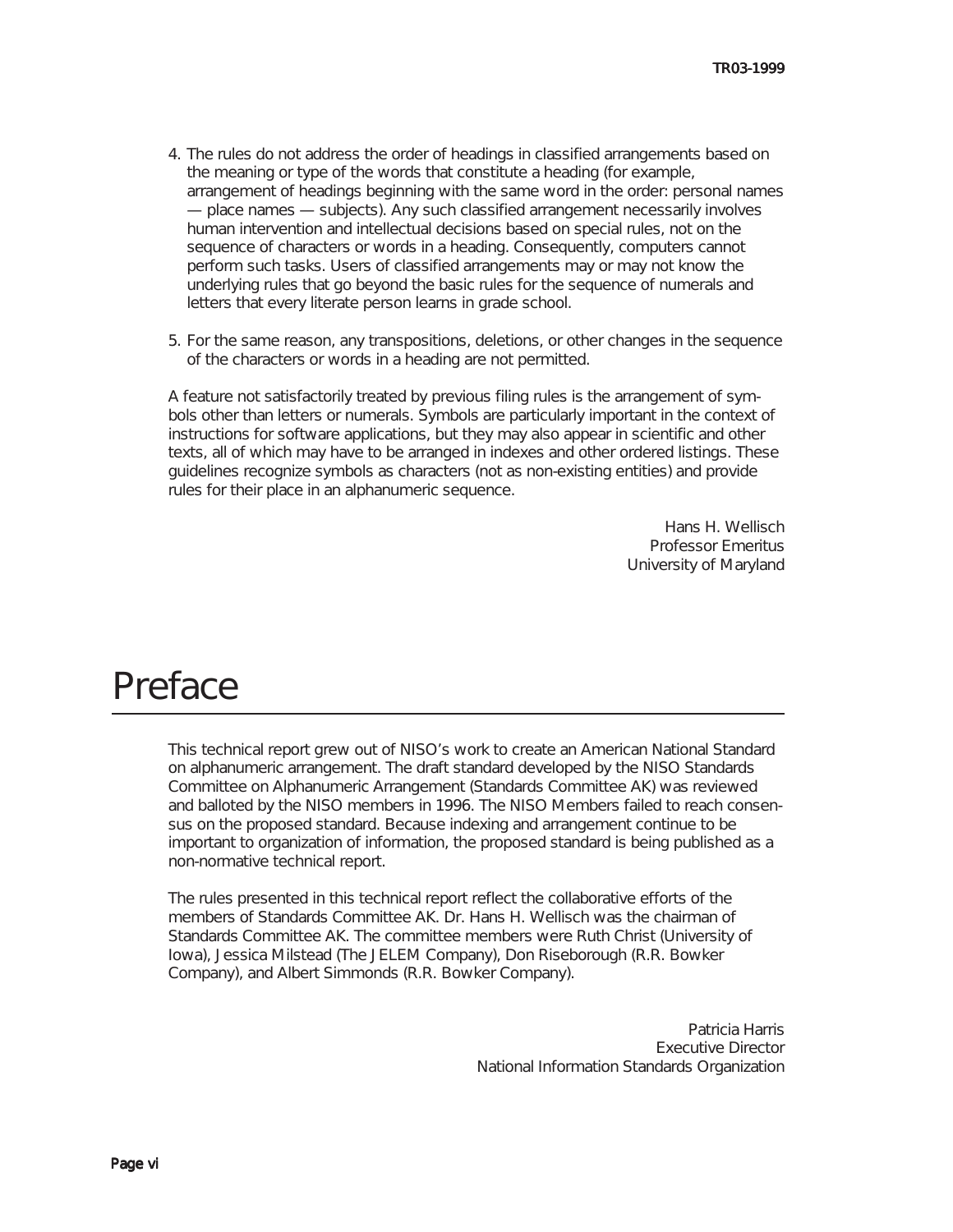## <span id="page-8-0"></span>Guidelines for Alphabetical Arrangement of Letters and Sorting of Numerals and Other Symbols

#### 1. Scope

This technical report provides rules for the alphanumeric arrangement of headings consisting of letters, numerals, other symbols, or any combination of such characters in ordered lists such as bibliographies, catalogs, indexes, directories, dictionaries, inventories, etc.

Using the order of character sets designed for computer sorting does not necessarily produce a sort sequence that is acceptable for bibliographies, indexes, or library catalogs, because some computer sorting codes, for example, the American Standard Code for Information Interchange (7-bit ASCII), sort uppercase and lowercase letters separately and sort punctuation marks and symbols in various places between numerals and letters.

Examples in this technical report are chosen to illustrate the application of its rules; they do not necessarily conform to existing cataloging or indexing rules. Guidelines for the compilation of indexes may be found in the NISO TR02, Guidelines for Indexes and Related Information Retrieval Devices.

This technical report is not applicable to the arrangement of headings written in non-Roman scripts but it does apply to any romanizations of headings originally written in such scripts. See also Appendix B.

### 2. Definitions

Boldface terms within definitions are defined in this section.

Abbreviation. A shortened or contracted form of one or more words, used to represent the whole.

Alphanumeric arrangement. An ordered display of headings according to their constituent characters.

Character. The smallest possible unit of arrangement: a space, letter, numeral, punctuation mark, or other symbol.

Cross-reference. A heading plus a link to one or more other headings.

Function word. A word that indicates the syntactic relation of nouns, verbs, and adjectives in a sentence, clause, or phrase. Articles, conjunctions, and prepositions are function words.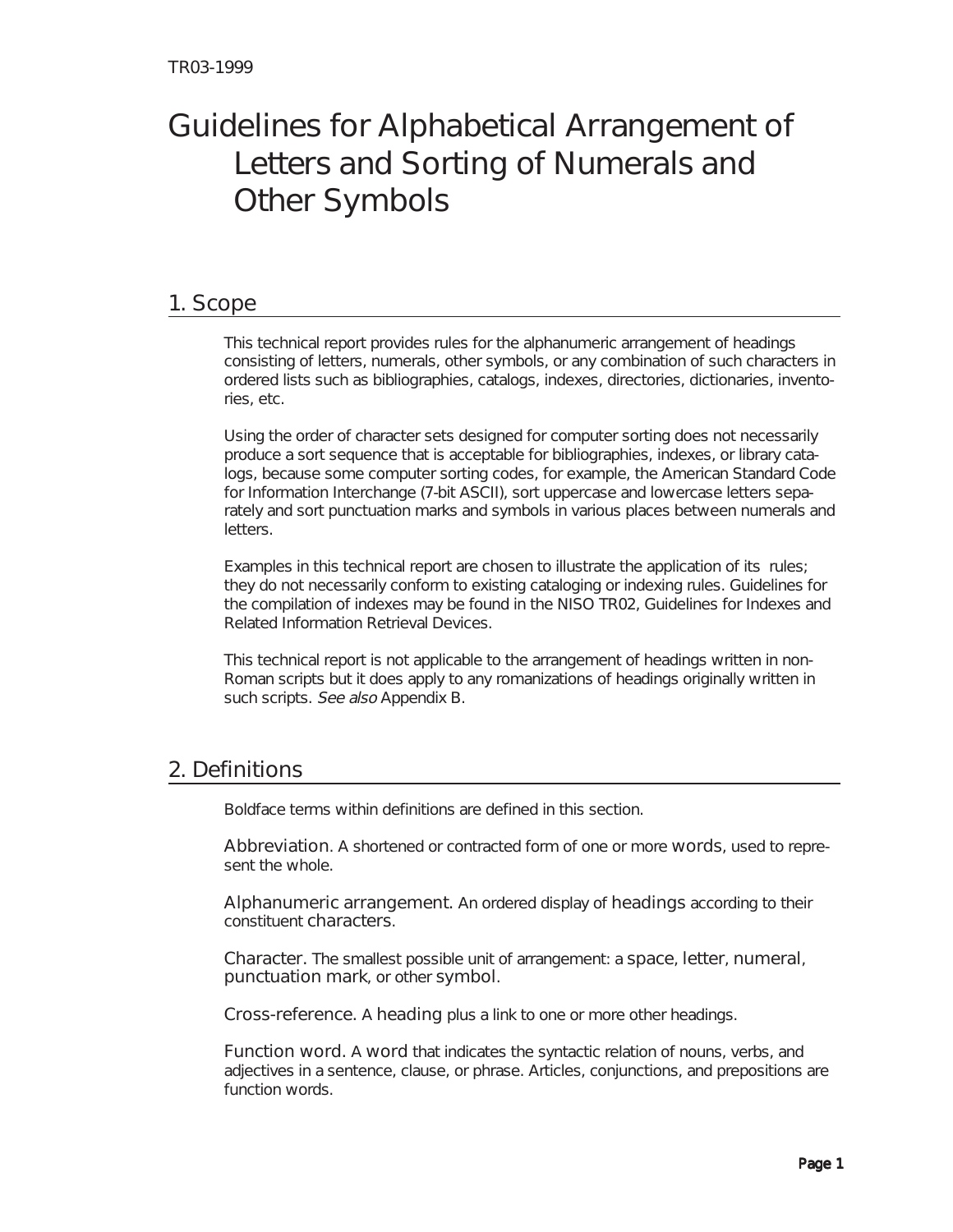<span id="page-9-0"></span>Heading. Any written, printed or otherwise visually displayed item, consisting of one or more words, that is to be arranged among other such items in a known order.

Letter. A character used in writing to represent a speech sound and forming an element of an alphabet.

Number. A countable quantity represented by numerals.

Numeral. A character used in writing or print to represent a number.

Punctuation mark. A character (other than a space) conventionally used to separate words or to indicate their meaning.

Qualifier. A defining term used to distinguish among homographic headings or to clarify the meaning of a **heading**.

Space. A blank character that separates words in a heading or term.

Subheading. A modifying heading, subordinated to another heading.

Symbol. A character representing something other than itself by association, resemblance, or convention.

Term. One or more words designating a concept.

Word. One or more contiguous characters (except a space), separated from the next string of contiguous characters by a punctuation mark or by one or more spaces, or terminated by the end of data.

#### 3. Order of Characters

The basic order of characters should be in the following sequence: spaces symbols other than numerals, letters, and punctuation marks numerals (0 through 9) letters (A through Z)

An example of this sequence appears in Figure 1.

#### 3.1 Spaces

A space precedes any other character in alphanumeric arrangement. Two or more contiguous spaces should be treated as a single character and have the arrangement value of a single space.

NOTE: A space in the sense of this rule is a blank generated by touching a space bar on a keyboard or by leaving a blank between handwritten words. The blank space in the left margin of a printed or written text is not to be considered as a space.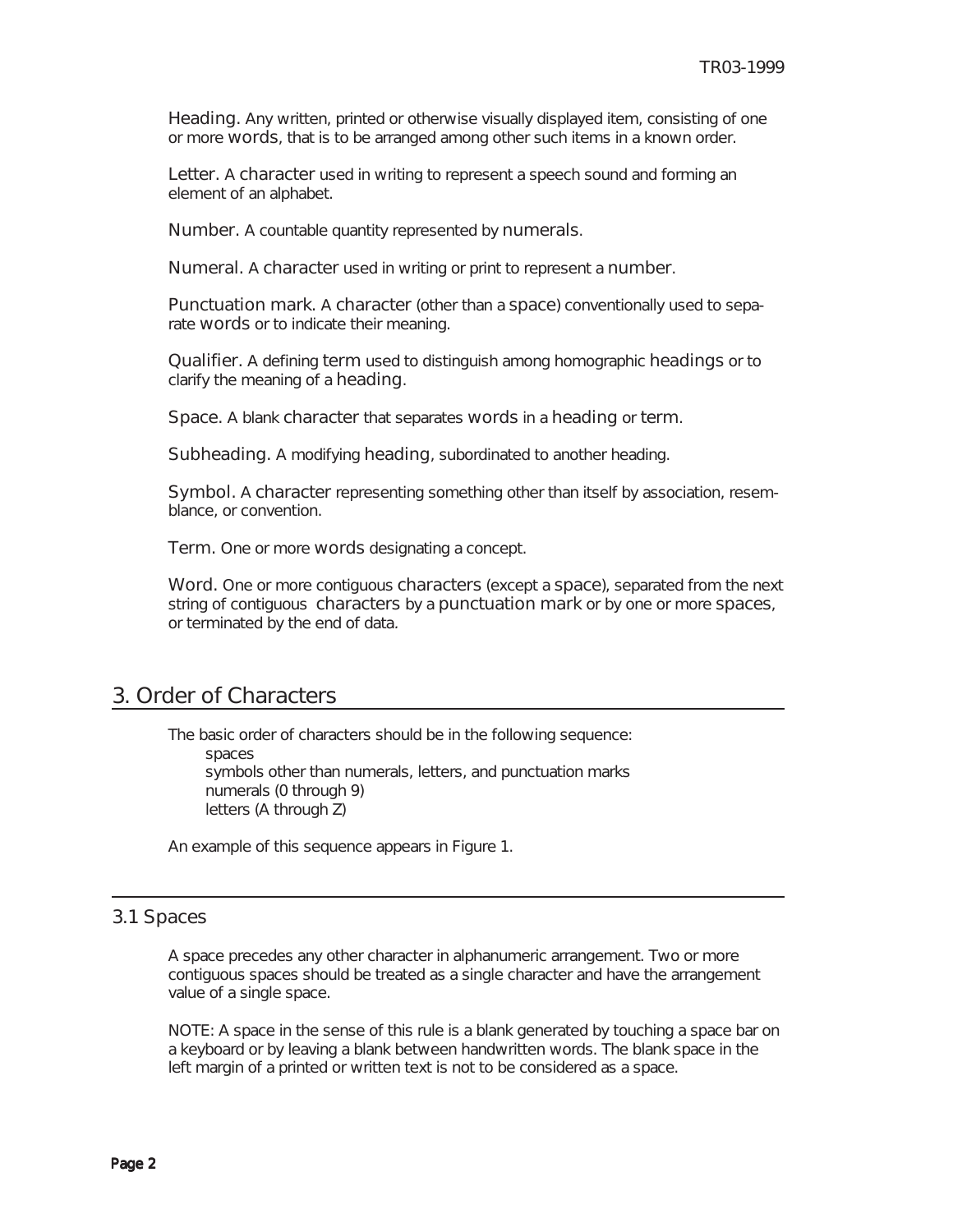#### <span id="page-10-0"></span>3.2 Punctuation Marks Treated as Spaces

The hyphen, dash (of any length), or slash is to be treated as a space.

#### 3.3 Punctuation Marks Ignored

The following punctuation marks should be disregarded for arrangement purposes: period (full stop), comma, semi-colon, colon, parentheses, square brackets, angle brackets, braces (curved brackets), apostrophe, quotation marks (single or double), exclamation mark, question mark. They are *not* to be treated as spaces.

#### 3.4 Symbols Other Than Numerals, Letters and Punctuation Marks

Such symbols are arranged after a space but before a numeral. Two or more contiguous symbols should be treated as a single character. Symbols embedded in a word should be treated likewise (Figure 1). See also Section 7.

#### 3.5 Numerals (0 through 9)

All headings beginning with a numeral should be arranged ahead of any heading beginning with a letter, not as if spelled out (Figure 1). See also Section 6.

#### 3.6 Letters (A through Z)

Roman alphabet letters should be arranged according to their order in the English alphabet. Uppercase letters (capitals or majuscules) and lowercase letters (minuscules) have equal arrangement value. Different typefaces (italic, boldface, blackletter, etc.) do not affect the arrangement of letters. Examples are shown in Figure 1. See also Section 6.4.

| Figure 1. Basic Sequence of Characters                                                                                                                                                                                                                                                            |                                                                                                                                                                                                                                             |  |  |
|---------------------------------------------------------------------------------------------------------------------------------------------------------------------------------------------------------------------------------------------------------------------------------------------------|---------------------------------------------------------------------------------------------------------------------------------------------------------------------------------------------------------------------------------------------|--|--|
| $\angle$ £ \$ exchange tables<br>\$\$\$ and sense<br>% of gain<br>$$10a$ day<br>tmas star<br>1, 2, buckle my shoe<br>20 funny stories<br>A-1 steak sauce<br>A-5 rocket<br>A 99<br>A and G motor vehicles<br>ABC<br>A la mode<br>Abalone<br>A.B.C.<br>abdomen<br>Ambassador hotel<br>and so to bed | Antigone<br>Andersen, Hans Christian<br>$B***$ de B.<br>Ba, Amadou<br>Balzac, Honoré de<br>Byrum, John<br>С<br>C-Vision<br>C Windows toolkit<br>$C#$ ballad<br>$C++debugger$<br>$C++$ for expert systems<br>$C++Views$<br>Cabaret<br>Carmen |  |  |
|                                                                                                                                                                                                                                                                                                   |                                                                                                                                                                                                                                             |  |  |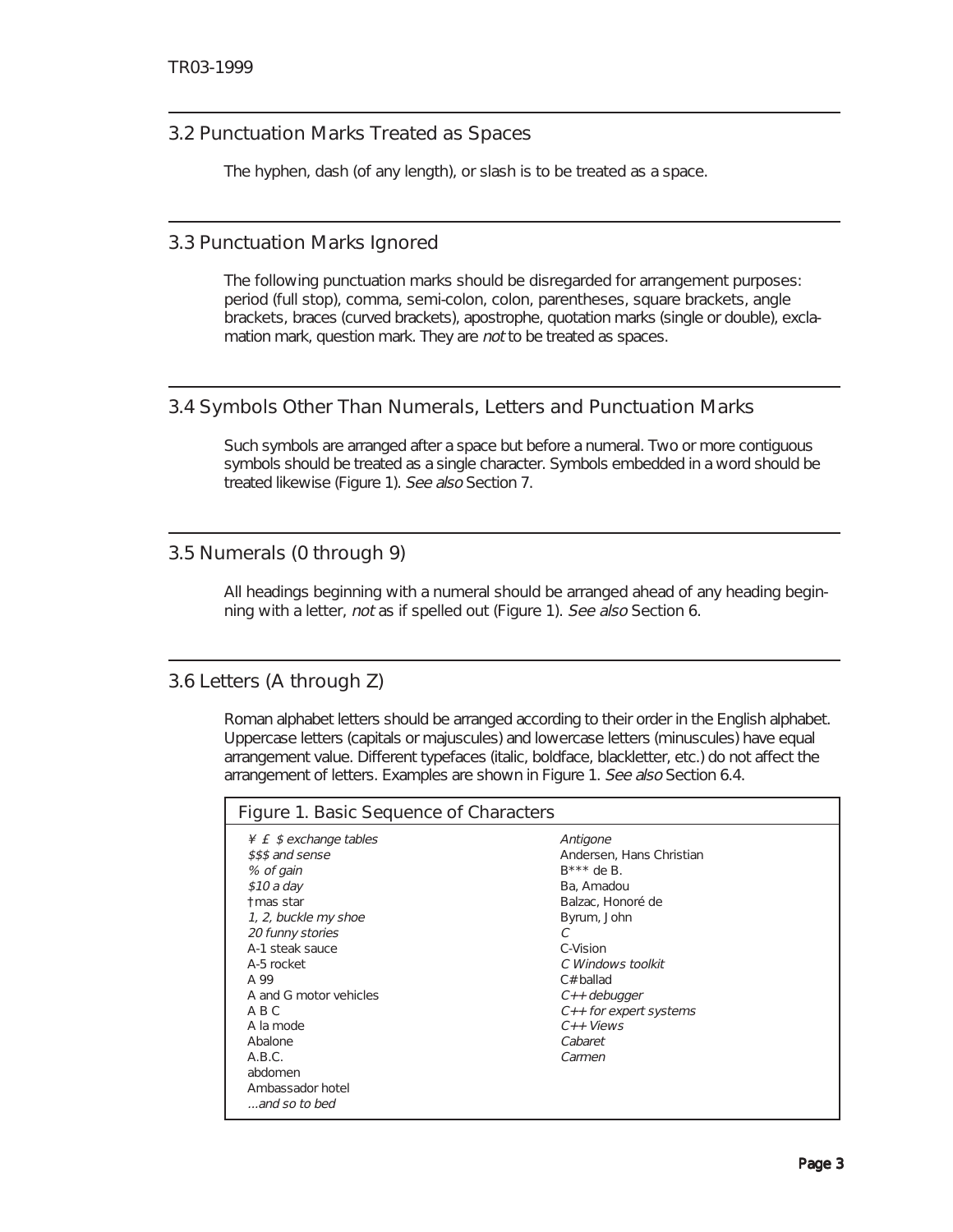#### <span id="page-11-0"></span>3.6.1 Modified Letters

Letters modified by diacritical marks and ligatures of two letters should be arranged like their nearest basic equivalent letters in the English alphabet, for example:

| These modified letters | are arranged as |
|------------------------|-----------------|
| á, à, â, a, å, ä,      | Я               |
| ħ                      |                 |
|                        |                 |
| ñ                      |                 |
| Ø                      |                 |
| æ                      | ae              |
| œ                      | оe              |
|                        |                 |

See also Appendix B.

Examples

| Aastrøm, Jeppe         | Örne, Anders           |
|------------------------|------------------------|
| Aav, Yrjö              | Ornstein, Marvin       |
| Astrom, Lara           | Ørsted, Hans Christian |
| Åström, Margit         | Peña, Carmen           |
| Muller, Arnold         | Penan, John            |
| Müller, Fritz          | Słonimski, Jan         |
| Muller, Greta          | Slonimskii, Ivan       |
| Nevves from America    | Słownik geodezyjny     |
| Newes from New-England | Slowpoke               |
|                        |                        |

#### 3.7 Superscript and Subscript Characters

Superscript and subscript characters are arranged as "on-the-line" characters.

Example:

```
49 best short stories
49<sub>Ca</sub> accumulation
a^2 + b^2 = c^2H_2OH_2SO_4Hamburg
HO-scale
```
Basic characters followed by both sub- and superscript characters are arranged in the sequence: basic character - subscript - superscript.

Example:

 $SO_4^2$  is arranged as SO4-2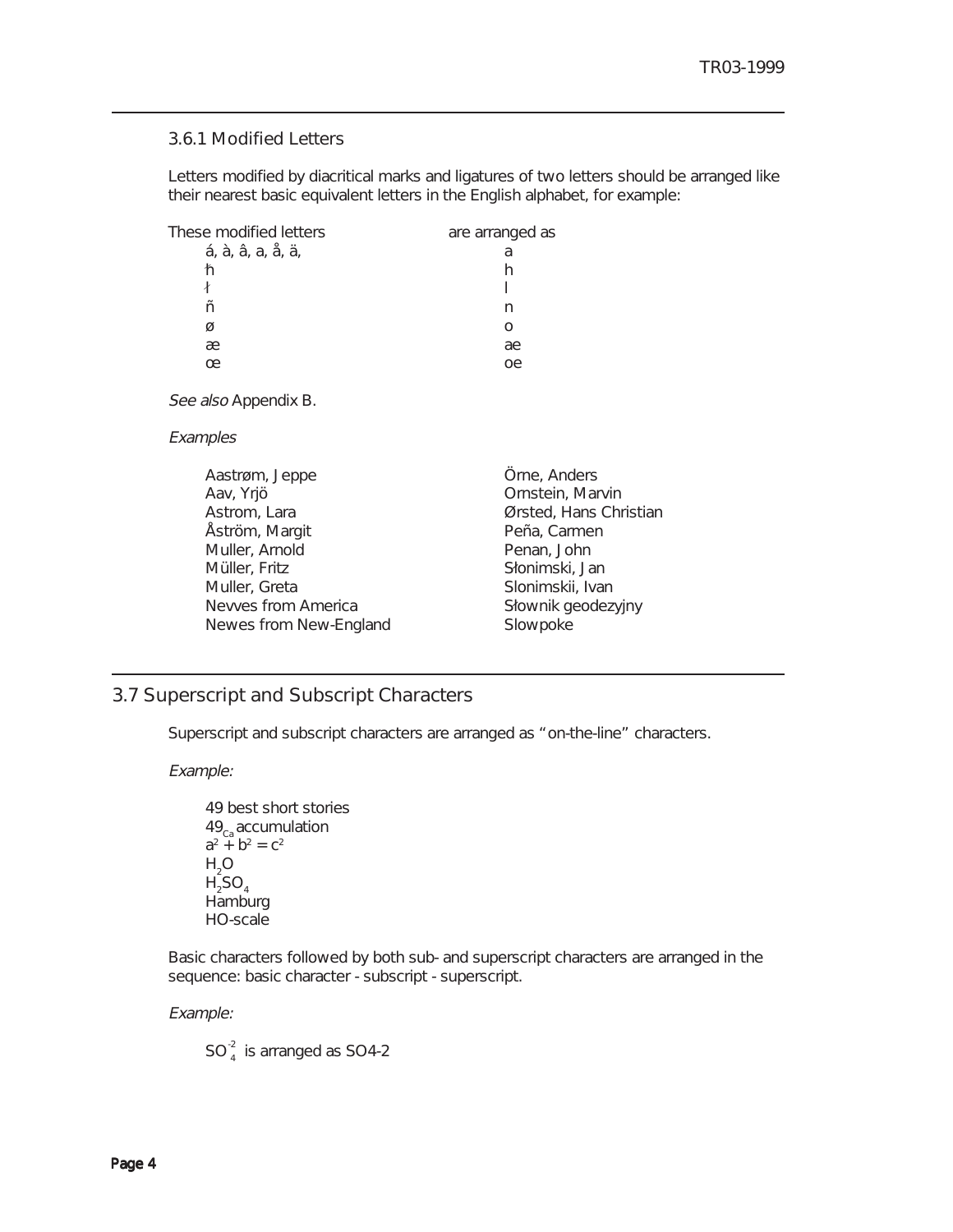#### <span id="page-12-0"></span>4. Headings

#### 4.1 Arrangement of Headings

Headings shall be arranged exactly as written, printed or otherwise displayed. The arrangement of a heading among other headings should be based solely on the sequence of numbers in arithmetical order and on the sequence of the 26 letters of the English alphabet. See also Sections 3, 6.3, 6.4, and 7.

#### 4.1.1 Single-Word Headings

A heading consisting of a single word precedes any heading beginning with the same word and followed by other words.

#### 4.1.2 Multi-Word Headings

Headings consisting of more than one word may be arranged by one of the two following methods, but not by any mixture of both:

word-by-word ("nothing before something") letter-by-letter ("all through")

Examples are shown in Figure 2.

#### 4.1.2.1 Word-by-Word ("Nothing before something")

Application of the rule in section 3.1 (spaces precede all other characters) results in what is known as word-by-word arrangement. This method is preferred, because it keeps together headings beginning with the same word (or words). The word-by-word method has always been used in library catalogs as well as in many indexes. Examples are shown in Figure 2.

#### 4.1.2.2 Letter-by-Letter ("All through")

The essential characteristic of this method is that spaces between words are disregarded in arrangement. This method is primarily used for the arrangement of headings in dictionaries, because it keeps different spellings of the same term together (for example, ground water, ground-water, groundwater). The application of this method violates, however, the provision of Section 3.1, and it is also subject to a number of different interpretations, ranging from strict (that is, without any exceptions) to that of the Chicago Manual of Style, 14th ed., which stipulates special rules for the treatment of certain punctuation marks in headings, or that of unmodified ASCII (examples are shown in Figure 2).

This method is therefore not recommended. It may be used for the continuation of an existing arrangement, or where it is considered important to keep together various spellings of the same heading.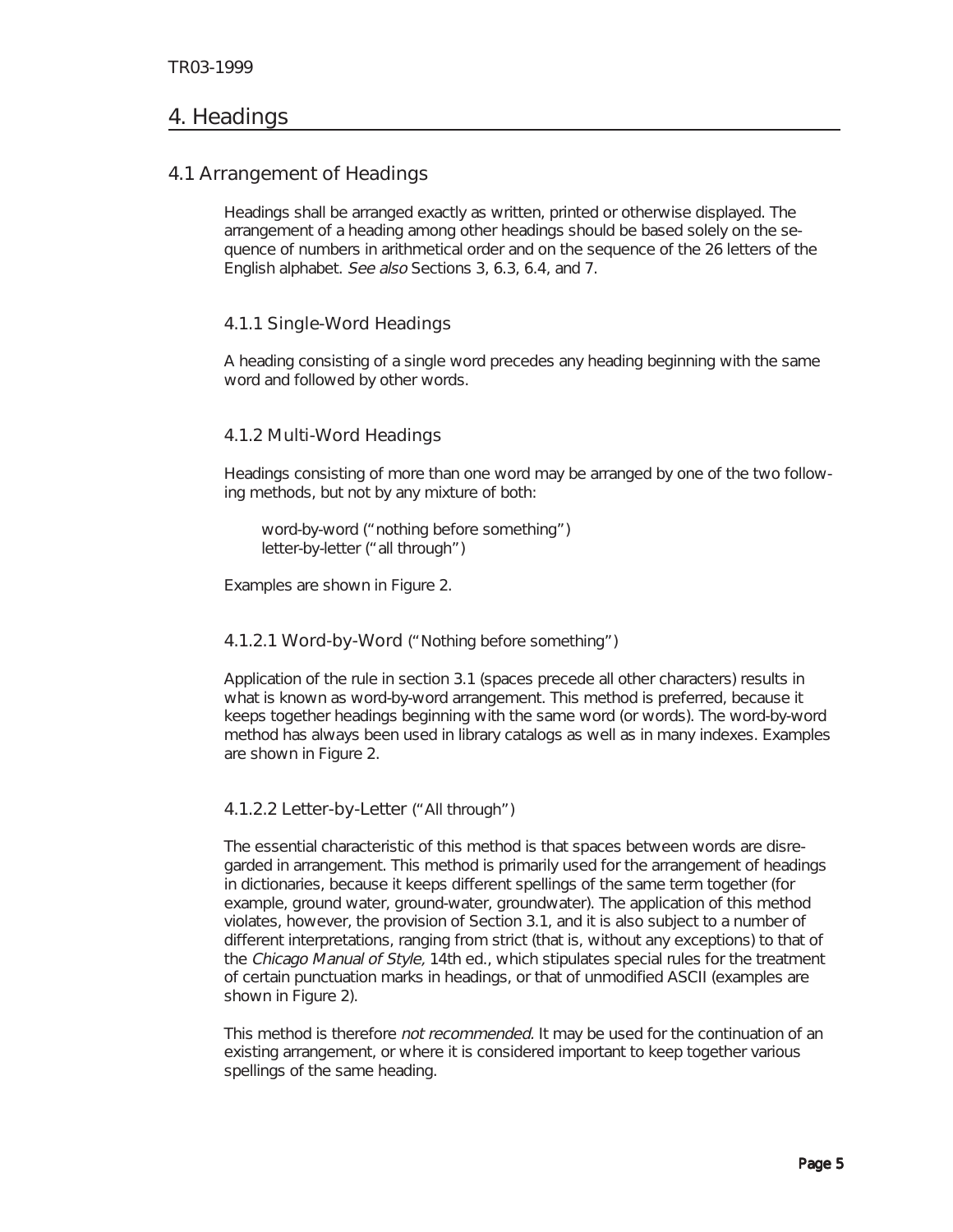| Figure 2: Comparison of Methods for Arranging Headings |                        |                         |                        |
|--------------------------------------------------------|------------------------|-------------------------|------------------------|
| Word-by-Word                                           | Letter-by-Letter       |                         | ASCII (unmodified)     |
|                                                        | Strict interpretation  | Chicago Manual 14th ed. |                        |
| N. E. Zenith Co.                                       | networks               | networks                | "New lamps for old"    |
| networks                                               | New, Agnes             | New, Agnes              | N. E. Zenith Co.       |
| New, Agnes                                             | Newark, DE             | New, Thomas             | New Brunswick          |
| New Brunswick                                          | Newark, NJ             | Newark, DE              | New York               |
| "New lamps for old"                                    | New Brunswick          | Newark, NJ              | New Zealand            |
| new moon                                               | Newfoundland           | New Brunswick           | New, Agnes             |
| New, Thomas                                            | "New lamps for old"    | Newfoundland            | New, Thomas            |
| New York                                               | new moon               | "New lamps for old"     | Newark, DE             |
| New Zealand                                            | news agencies          | new moon                | Newark, NJ             |
| Newark, DE                                             | newsletters            | news agencies           | Newfoundland           |
| Newark, NJ                                             | newspapers             | newsletters             | Newton's rings         |
| Newfoundland                                           | news photography       | newspapers              | Newton, Isaac          |
| news agencies                                          | newsprint              | news photography        | networks               |
| news photography                                       | New, Thomas            | newsprint               | new moon               |
| newsletters                                            | Newton, Isaac          | Newton, Isaac           | news agencies          |
| newspapers                                             | Newton's rings         | Newton's rings          | news photography       |
| newsprint                                              | newton (unit of force) | newton (unit of force)  | newsletters            |
| Newton, Isaac                                          | New York               | New York                | newspapers             |
| newton (unit of force)                                 | New Zealand            | New Zealand             | newsprint              |
| Newton's rings                                         | N. E. Zenith Co.       | N.E. Zenith Co.         | newton (unit of force) |

#### <span id="page-13-0"></span>Figure 2: Comparison of Methods for Arranging Headings

#### 4.2 Headings with Qualifiers

Qualifying or explanatory terms are integral parts of a heading and should be arranged as any other words in the heading. Punctuation marks enclosing or preceding such terms (for example, parentheses or square brackets) are ignored. See Section 3.3.

Example:

bill (bank note) Bill Clinton; a life bill (ornithology) bill (proposed law) bill (request for payment) bill (weapon)

#### 4.3 Headings with Identical Initial Words

Headings beginning with identical initial words should be arranged in the following sequence.

First: Single-word headings

Second: Multi-word headings, including headings with qualifiers (see Section 4.2).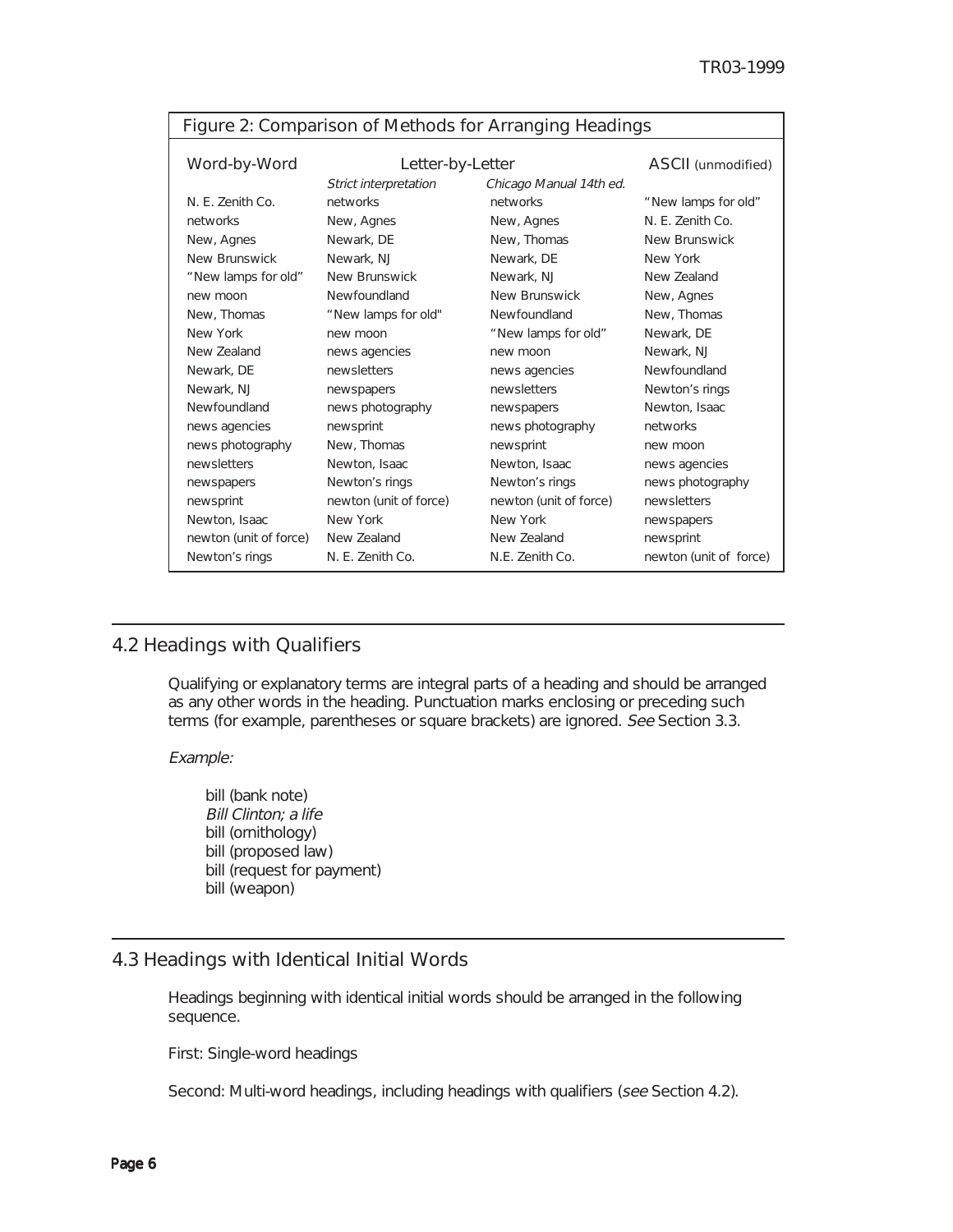#### <span id="page-14-0"></span>4.4 Headings with Cross-References

Cross-references are not part of a heading, and therefore do not affect the arrangement of a heading.

Example:

fathers see parents Fathers and children (Turgenev) Father's Day see also Mother's Day

#### 4.5 Subheadings

Subheadings are normally arranged in alphanumeric sequence.<sup>1</sup> Subheadings are subject to the same arrangement rules as the headings they modify. Function words at the beginning of subheadings should be arranged as any other words. They should not be disregarded. See also Section 4.1.

Example:

memory Alzheimer's disease and psychoses long-term loss of childhood events short-term

#### 4.6 Headings Beginning with Articles

An initial article in a heading should be treated as any other initial word. When it is deemed appropriate or desirable to arrange headings with initial articles by the word following the article (for example, in library catalogs where many title headings begin with an article) the headings may be structured to achieve the desired arrangement. Such structuring has two disadvantages: (a) it needs human intervention; and (b) the deletion of an article may distort the meaning of a heading, especially in titles.

Example:

A man Man Man, A see A man Man, The see The man The man

<sup>1</sup> Other arrangements of subheadings (chronological, by page number, canonical, etc.) are outside the scope of this technical report.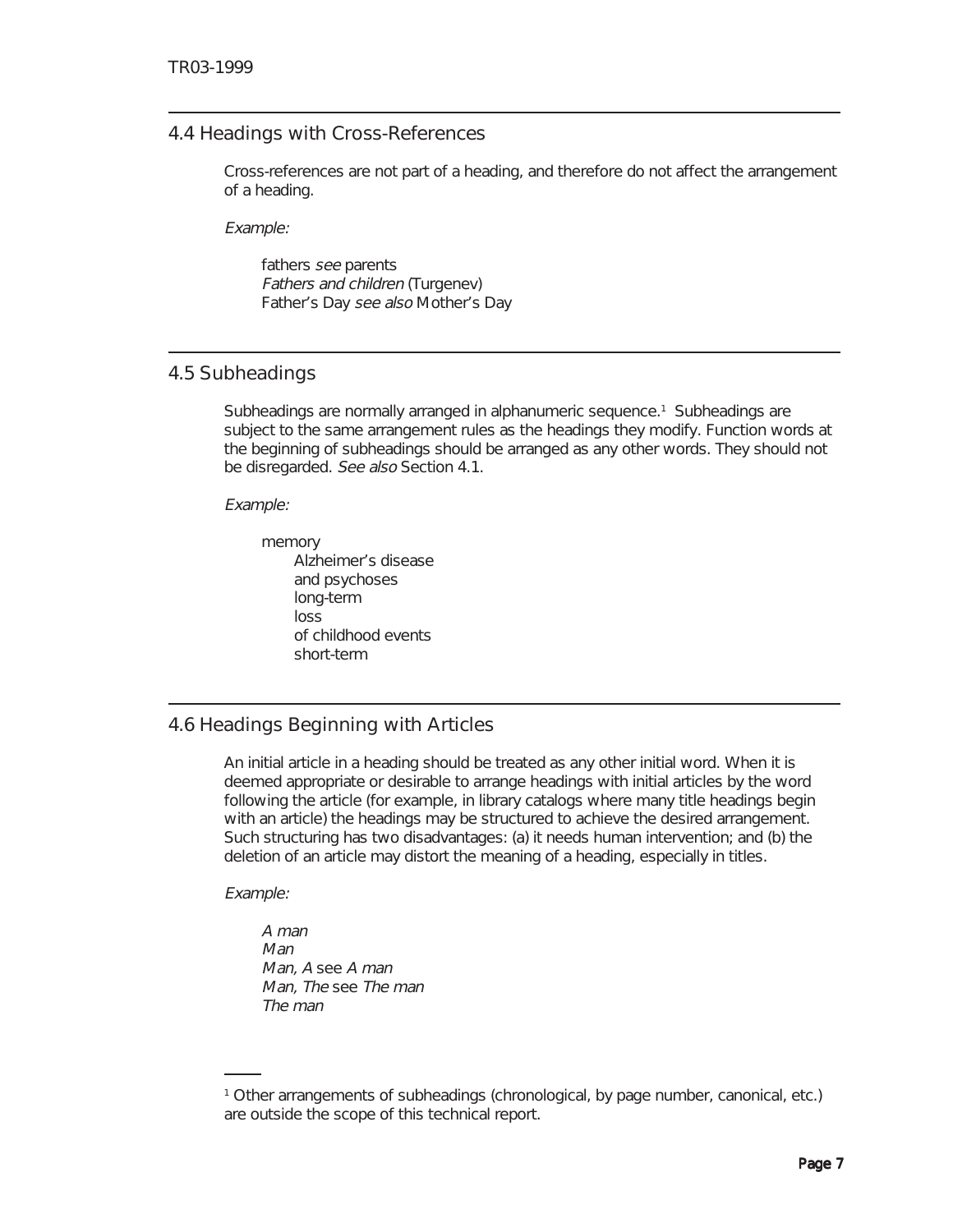#### <span id="page-15-0"></span>5. Abbreviations

Abbreviations should be alphabetized exactly as written, not as spelled out.

#### 6. Numbers

#### 6.1 Headings Containing Numbers

Numbers in headings, whether at the beginning or within a heading, should be arranged in arithmetical order. Headings beginning with numbers written in Arabic numerals should be sorted in ascending arithmetical order before headings beginning with a letter sequence. See Section 3.5.

#### Example:

007 James Bond 2 kinetic sculptors 2-phase flow in turbines  $2 x 2 = 5$ 3-D scale drawing 3M Company 600 new churches 1066 and all that 1984 Double O Seven, James Bond Nineteen Eighty-four

One hundred short stories Route 45 Route 66 System 7 System 17 The 14th amendment The 20th century encyclopedia The 30 years war Two-stroke power units Zero-sum games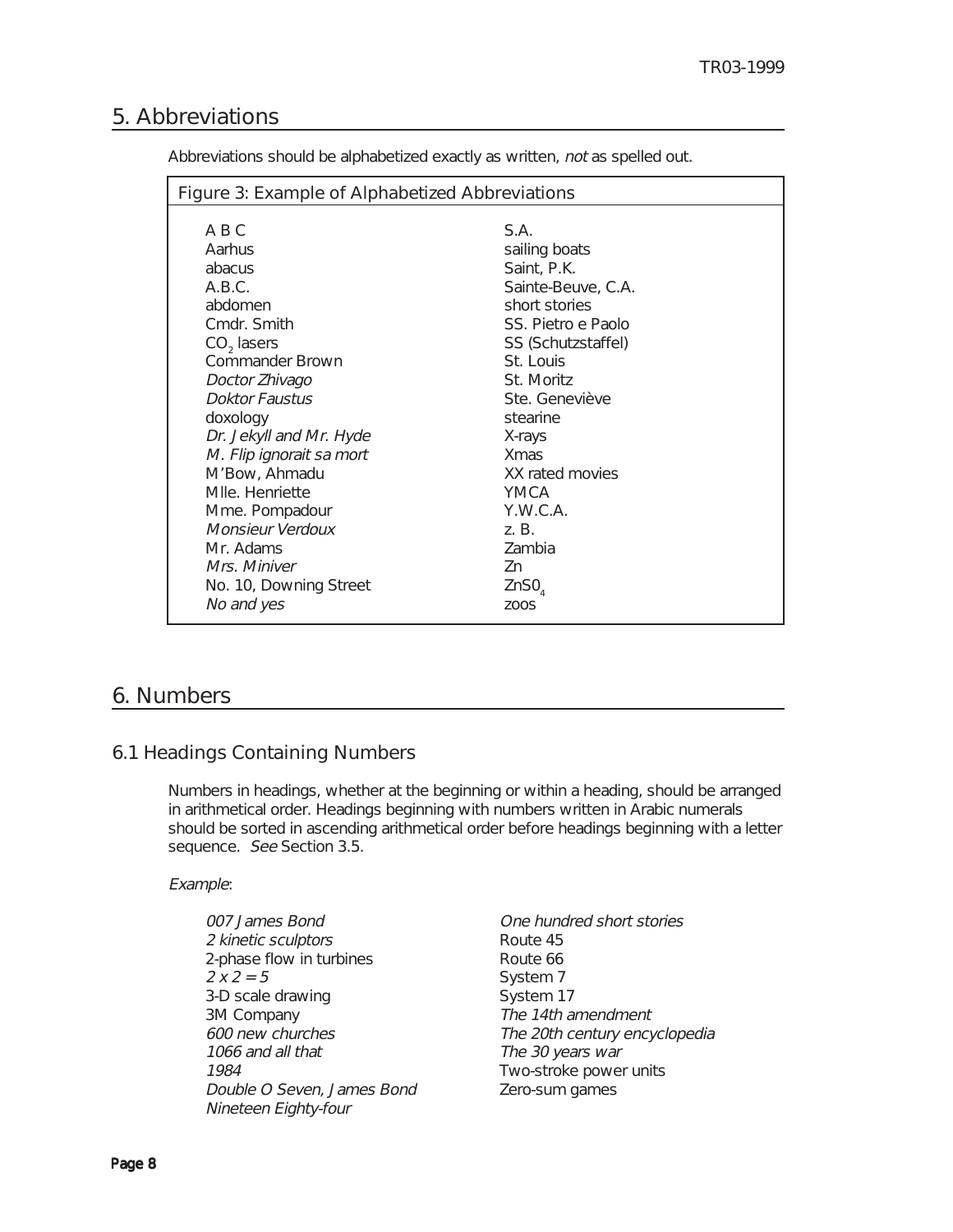#### <span id="page-16-0"></span>6.2 Punctuation in Numbers

Punctuation in numbers, as in other text, has no arrangement value. For treatment of decimal fractions, see Section 6.3.

Example:

\$5000 reward 5,000- and 10,000-year star catalogs 5000 años de historia 5000 Jahre Bier 5.000 kilomètres dans le sud

#### 6.3 Decimal Fractions

Decimal fractions should be arranged according to their arithmetical value. This applies also to decimal fractions representing values of less than 1 but written without an initial zero. The correct arrangement of such fractions among other fractions or integers may need human intervention because the decimal point is in this case significant and cannot be disregarded.

Example:

0.25 mm .300 Vickers machine gun .303-inch machine guns 1 2 3 for Christmas 1-4-5 boogie-woogie 3 point 2 and what goes with it 3.1416 and all that

#### 6.4 Roman Numbers

Roman numbers (written by means of letters) should be arranged by their arithmetical value, among other numbers written in Arabic numerals. To achieve this, the sequence of letters must first be tagged as a number by human intervention, and it may then be sorted as a Roman numeral, either manually or by an algorithm.

Example:

| John II, king of Aragon   |
|---------------------------|
| John II, pope             |
| John III, duke of Brabant |
| John XXI, pope            |
| John family               |
| John the Baptist          |
|                           |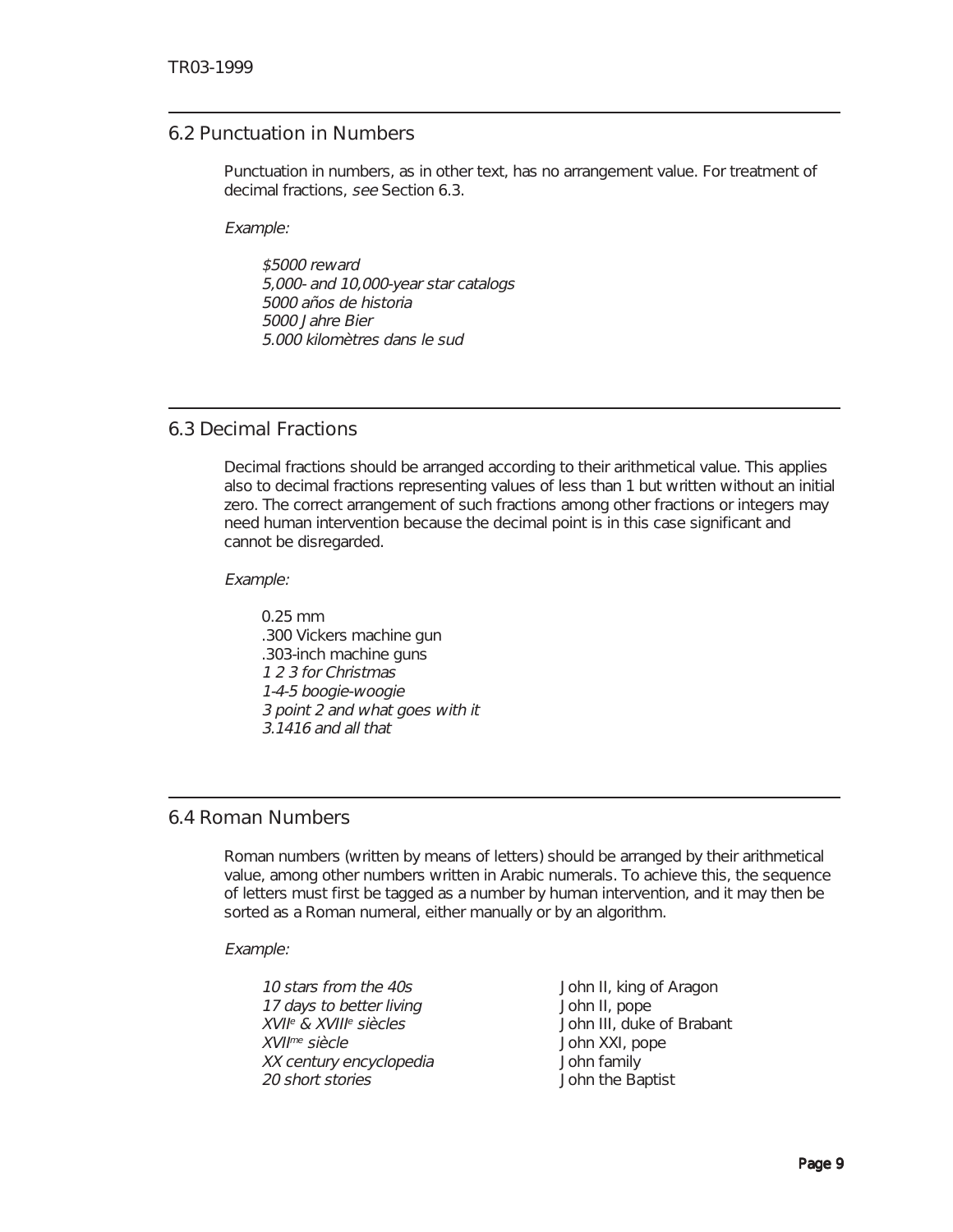#### <span id="page-17-0"></span>7. Arrangement of Symbols Other than Numerals and Letters

Symbols other than numerals and letters do not have a universally known and agreedupon order. Such symbols, whether single or forming a contiguous sequence, are arranged after a space but before any numerals or letters.<sup>1</sup>

When such symbols must be arranged in sequence (for example, several headings beginning with symbols, or several icons indicating different functions, listed in an index to a software manual), they may be arranged by one of three methods described in 7.1 - 7.3. Whichever method is chosen, an explanation of the arrangement should precede the alphanumeric list of headings, especially in printed listings.

#### 7.1 Arrangement in Standardized or Traditional Sequence

Symbols that form part of a standardized sequence, for example, ASCII (ANSI X3.4, American National Standard Code for Information Interchange) or the traditional sequence of symbols for the planets in the order of their distance from the sun, may be sorted in the standardized or traditional sequence.

#### 7.2 Arrangement in Order of Appearance

Symbols that cannot be arranged according to Section 7.1 may be arranged in order of appearance in a text. For example, in an index to a software manual, icons may be arranged in the order in which they are discussed in the text (but before any numerals or letters), or in the order they are displayed on the toolbar, menu, panel, or screen.

#### 7.3 Arrangement by Verbal Equivalent

Symbols that have names or those that can be expressed verbally may be arranged by their names or verbalizations, provided that these are written or printed. The resulting headings should be arranged as any other verbal headings, but the verbalization of a symbol may be enclosed in square brackets to show that it is not part of an actual heading (Figure 4).

<sup>1</sup> This means that no arbitrary order is imposed on symbols as such. The place of a symbol in the alphanumeric list is determined only by the space or character that follows the symbol.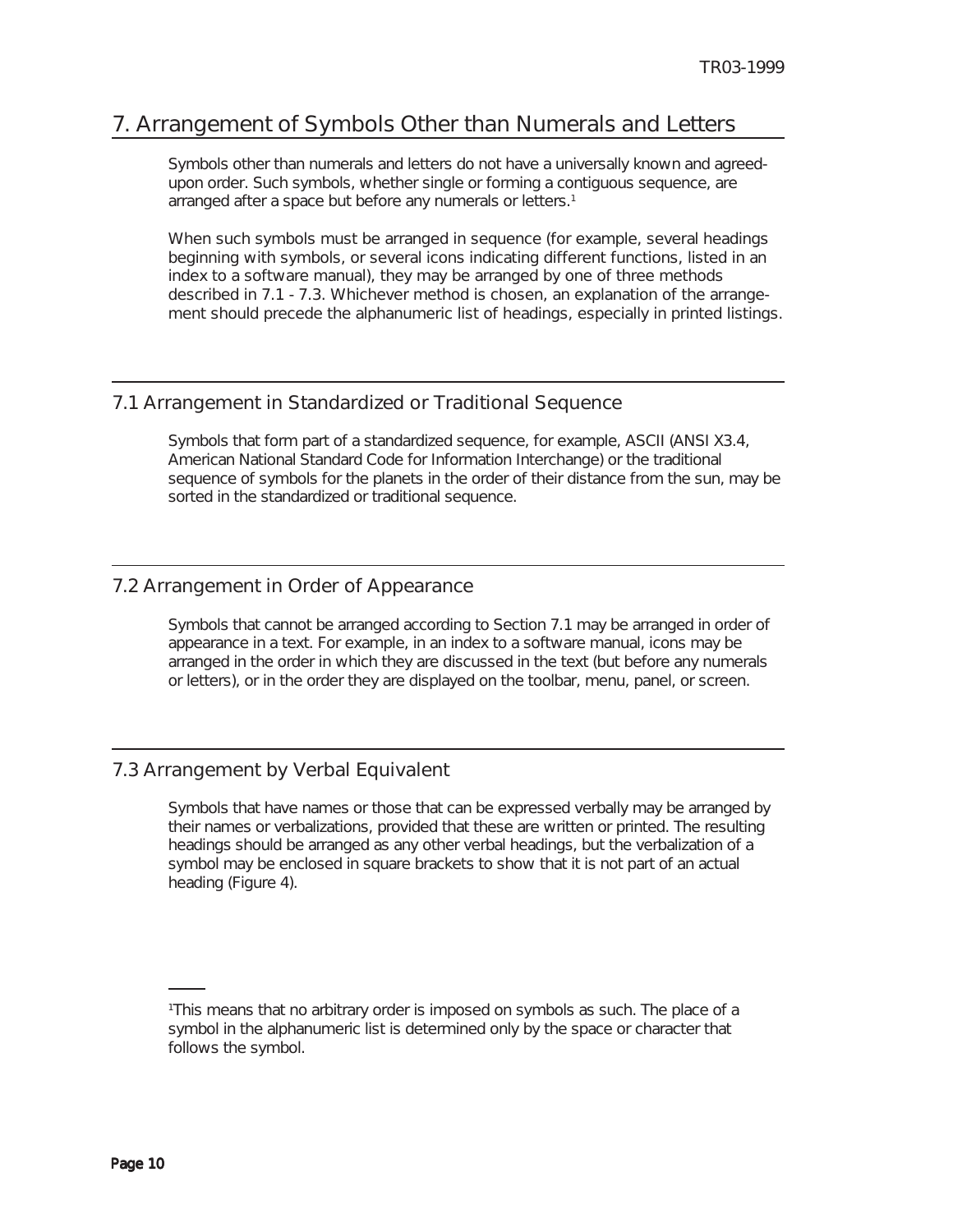#### <span id="page-18-0"></span>7.3.1 Ampersand (&)

This character, although actually the Latin word "et," is written as a ligature of the letters e and t. It is considered to be a single symbol and therefore has the arrangement value of one symbol. Optionally, the ampersand may be arranged as its verbal equivalent, for example, "and," "et," "und," or "y." This approach needs human intervention and is not recommended.

| Figure 4: Two Arrangements of Symbols and Headings |                                                       |  |  |
|----------------------------------------------------|-------------------------------------------------------|--|--|
| Headings in alphanumeric order                     | Verbalized equivalents<br>(not in alphanumeric order) |  |  |
| -on, Nicholas                                      |                                                       |  |  |
| & see ampersand                                    | ampersand                                             |  |  |
| *** see Seton, Carl                                | Seton, Carl                                           |  |  |
| \$100 a year                                       | 100 dollars a year                                    |  |  |
| tmas star                                          | [Christ]mas star                                      |  |  |
| 100% American                                      | 100 [percent] American                                |  |  |
| $Ab$ sonata                                        | A [flat] sonata                                       |  |  |
| $B \ldots ch$ , A.                                 | B[aru]ch, A.                                          |  |  |
| $C#$ ballad                                        | C [sharp] ballad                                      |  |  |
| Poe, E.A.                                          |                                                       |  |  |
| Poe $\hat{\triangle}$                              | Poe[try]                                              |  |  |
| poetry see also Swedish poetry                     |                                                       |  |  |
| Poetry in motion                                   |                                                       |  |  |
| Price & Smith                                      | Price and Smith                                       |  |  |
| Price & Wilson                                     | Price and Wilson                                      |  |  |
| Price, A. E.                                       |                                                       |  |  |
| The £100 wager                                     | The 100 [pound] wager                                 |  |  |
| Xmas greetings                                     | [Christ]mas greetings                                 |  |  |

#### Bibliography

The following publications contain provisions that, through reference in this text, constitute provisions of this technical report. At the time of publication, the editions indicated were valid. All standards are subject to revision, and users of this technical report are encouraged to investigate the possibility of applying the most recent editions of these standards.

ANSI X3.4-1986 (R 1997). Information Systems—Coded Character Sets—7-Bit American National Standard Code for Information Interchange (7-bit ASCII). New York: American National Standards Institute, 1997.

NISO TR02-1997. NISO Technical Report. Guidelines for Indexes and Related Information Retrieval Devices. Bethesda, MD: NISO Press, 1997.

ANSI/NISO Z39.47-1993(R1998). Extended Latin Alphabet Coded Character Set for Bibliographic Use (ANSEL). Bethesda, MD: NISO Press, 1993.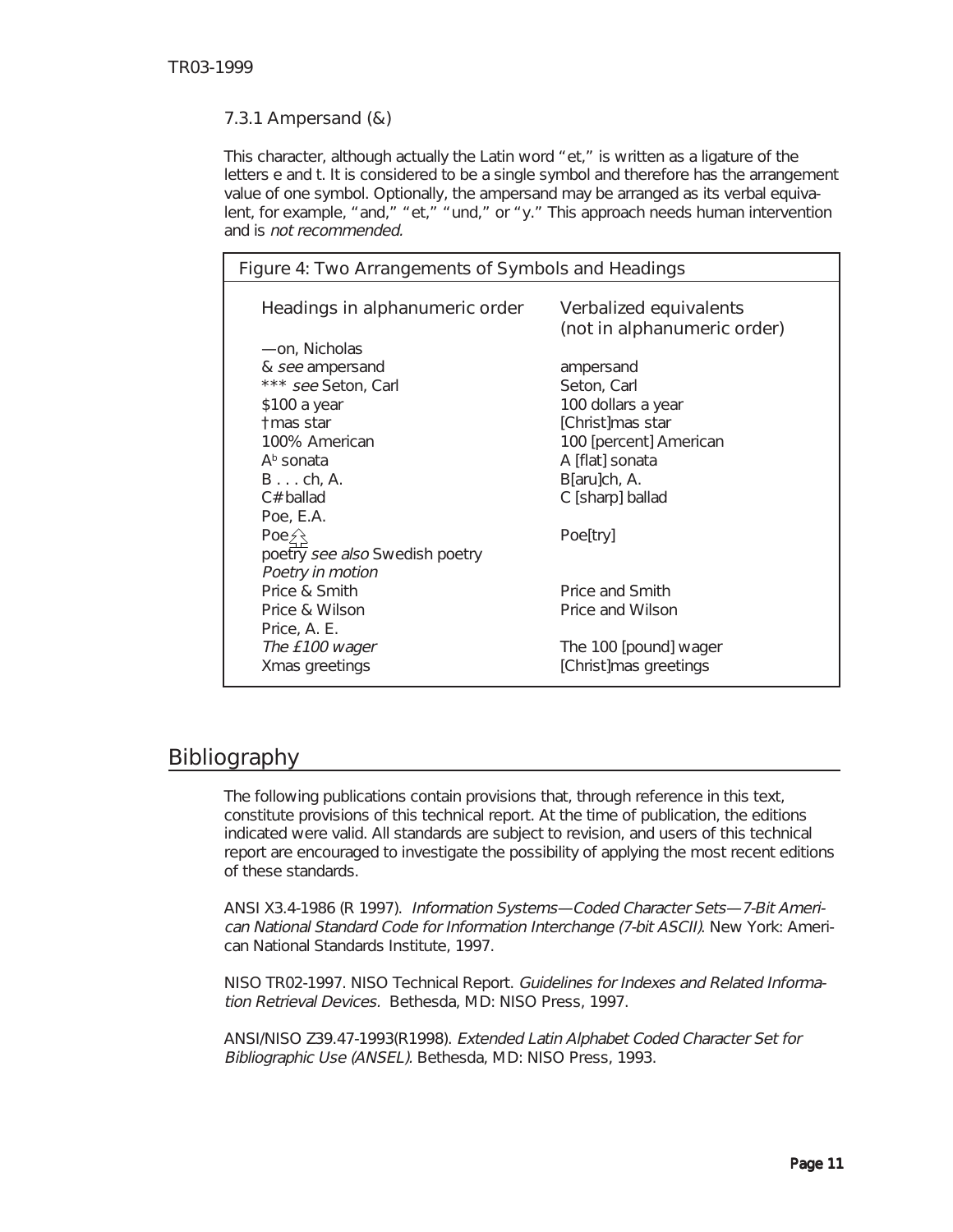The following publications contain rules for alphanumeric arrangement of letters of the Roman alphabet, numerals and symbols. They are currently used in various applications, primarily in library catalogs and in indexes. They are, however, incompatible with each other. Some provisions of this technical report and some of its examples are based on rules and examples from these publications.

American Library Association. ALA Filing Rules. Chicago: American Library Association, 1980.

British Standards Institution. British Standard Recommendation for Alphabetical Arrangement and the Filing Order of Numbers and Symbols. (BS 1749:1985) London: British Standards Institution, 1985.

University of Chicago Press. Chicago Manual of Style. 14th ed. Chicago: University of Chicago Press, 1993.

Library of Congress. Library of Congress Filing Rules. Washington, D.C.: Library of Congress, 1980.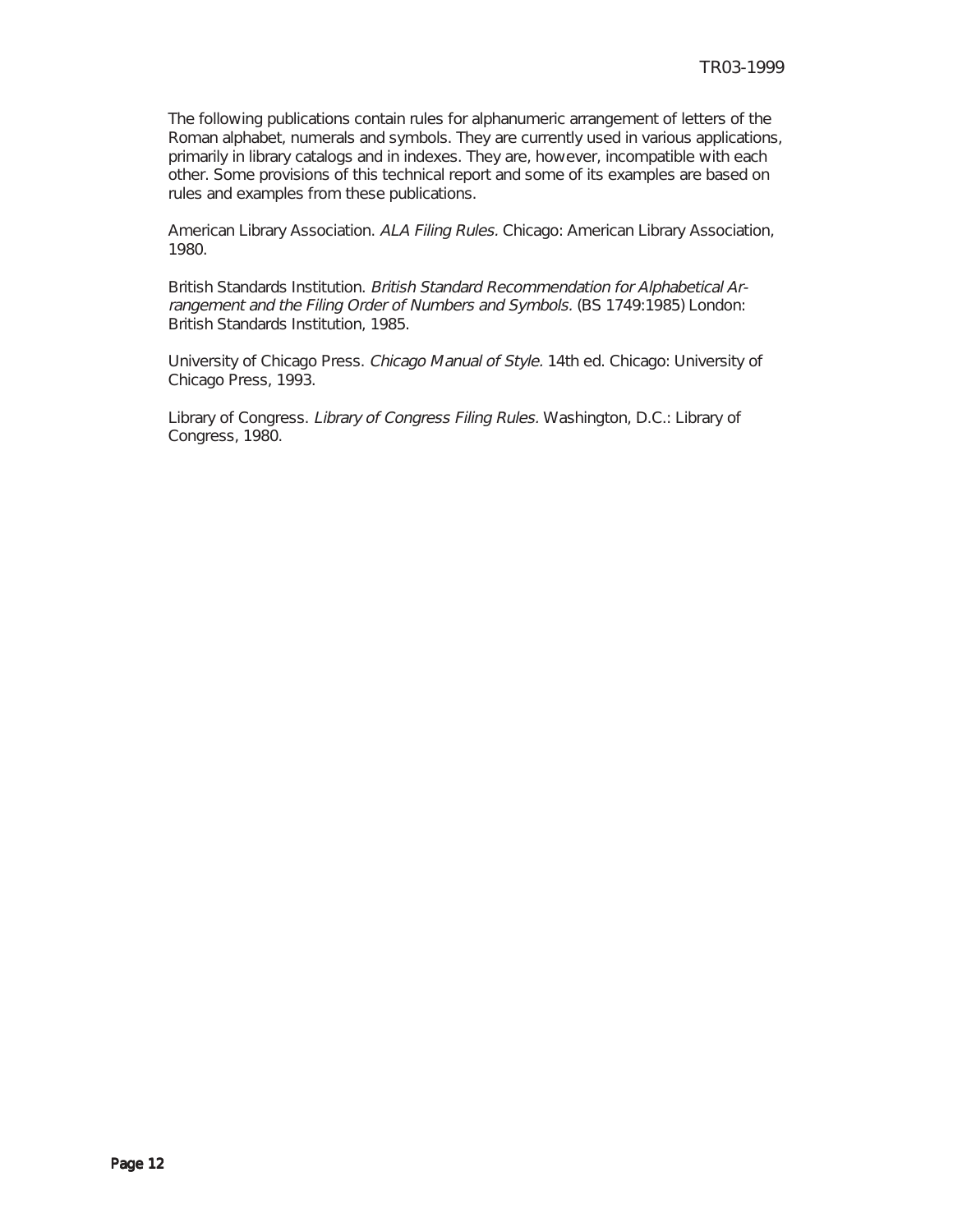#### <span id="page-20-0"></span>Appendix A

## Comprehensive Example

Following is a comprehensive example of headings arranged according to the rules presented in this technical report.

——on, Nicholas & see ampersand \*\*\* see Seton, Carl ¥ £ \$ exchange tables \$\$\$ and sense % of gain \$10 a day \$100 a year \$5000 reward †mas star 0.25 mm .300 Vickers machine gun .303-inch machine guns 007 James Bond 1 2 3 for Christmas 1, 2, buckle my shoe 1-4-5 boogie-woogie 2 kinetic sculptors 2-phase flow in turbines  $2 x 2 = 5$ 3-D scale drawing 3 point 2 and what goes with it 3M Company 3.1416 and all that 10 stars from the forties 17 days to better living XVIIe & XVIIIe siècles XVIIme siècle XX century encyclopedia 20 funny stories 20 short stories 49 best short stories  $49<sub>co</sub>$  contamination 100 [dollars] a year 100 [percent] American 100% American 600 new churches 1066 and all that 1984 5,000- and 10,000-year star catalogs 5000 años de historia 5000 Jahre Bier 5.000 kilomètres dans le sud A-1 steak sauce A-5 rocket A 99 A and G motor vehicles

A B C A [flat] sonata A la mode A man  $a^2 + b^2 = c^2$ Aarhus Aastrøm, Jeppe Aav, Yrjö abacus Abalone A.B.C. abdomen Ambassador hotel ...and so to bed Andersen, Hans Christian Antigone Astrom, Lara Åström, Margit B ... ch, A. B\*\*\* de B. Ba, Amadou Balzac, Honoré de B[aru]ch, A. bill (banknote) Bill Clinton: a life bill (ornithology) bill (proposed law) bill (request for payment) bill (weapon) Byrum, John C C & O canal C [sharp] ballad C-Vision C Windows toolkit C# ballad  $C++$  debugger  $C++$  for expert systems C++ Views Cabaret Carmen [Christ]mas greetings [Christ]mas star Cmdr. Smith CO<sub>2</sub> lasers Commander Brown Doctor Zhivago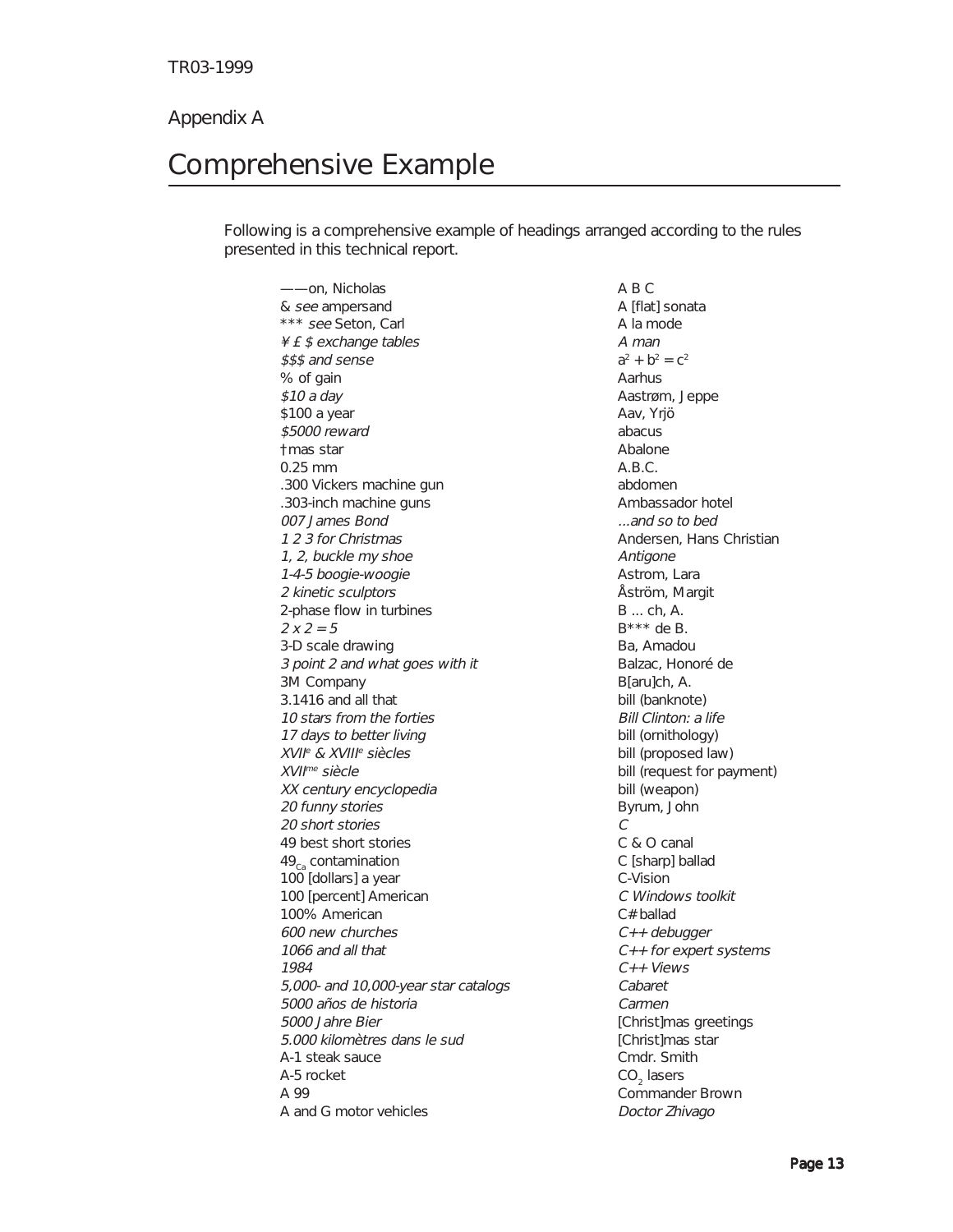Doktor Faustus Double 0 Seven, James Bond doxology Dr. Jekyll and Mr. Hyde  $H<sub>a</sub>O$  $H_2SO_4$ Hamburg HO-scale John II, king of Aragon John II, pope John III, duke of Brabant John XXI, pope John family John the Baptist M. Flip ignorait sa mort Man, A see A man Man, The see The Man M'Bow, Ahmadu memory Alzheimer's disease and psychoses long-term loss of childhood short-term Mlle. Henriette Mme. Pompadour Monsieur Verdoux Mr. Adams Mrs. Miniver Muller, Arnold Müller, Fritz Muller, Greta N. E. Zenith Co. networks Nevves from America New, Agnes New Brunswick "New lamps for old" new moon New, Thomas New York New Zealand Newark, DE Newark, NJ Newes from New England Newfoundland news agencies news photography newsletters newspapers newsprint Newton, Isaac newton (unit of force) Newton's rings Nineteen Eighty-four

 $SO<sub>4</sub><sup>2</sup>$ No. 10, Downing Street No and yes One hundred short stories Örne, Anders Ornstein, Marvin Ørsted, Hans Christian Peña, Carmen Penan, John Poe, E.A. Poe<sup>2</sup>} Poe[try] poetry see also Swedish poetry poetry in motion Price & Smith Price & Wilson Price, A. E. Route 45 Route 66 S.A. sailing boats Saint, P.K. Sainte-Beuve, C.A. Seton, Carl short stories Słonimski, Jan Slonimskii, Ivan Slownik geodezyjny Slowpoke SS. Pietro e Paolo SS (Schutzstaffel) St. Louis St. Moritz Ste. Geneviève stearine System 7 System 17 The £100 wager The 14th amendment The 20th century encyclopedia The 30 years war The 100 [pound] wager The man Two-stroke power units X-rays Xmas Xmas greetings XX rated movies YMCA Y.W.C.A. Zambia z.B. Zero-sum games Zn ZnSO<sub>4</sub> zoos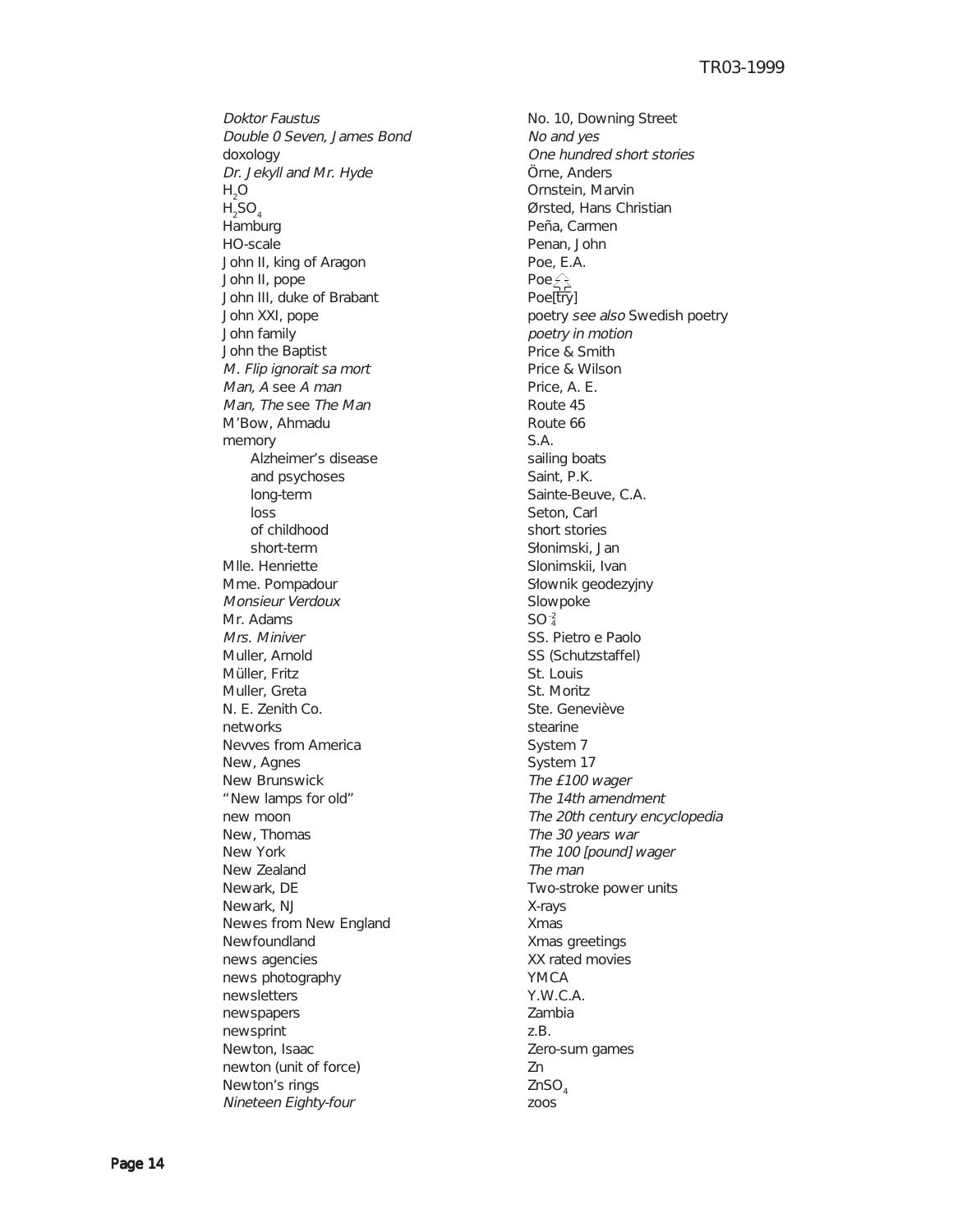### <span id="page-22-0"></span>Appendix B

## Special Characters

| Old and Middle English Texts |                    |                                 | Ger       |  |
|------------------------------|--------------------|---------------------------------|-----------|--|
|                              |                    | Character Name Roman equivalent | Character |  |
| ð                            | edh <sup>1</sup>   | d                               | ß         |  |
| $\cdot$ b                    | thorn <sup>1</sup> | th                              |           |  |
| P                            | wen                | w                               |           |  |
| 3                            | voah               | у                               |           |  |
|                              |                    |                                 |           |  |

 $\ddot{\phantom{a}}$ 

| <b>German Texts</b> |         |                                 |  |  |  |  |
|---------------------|---------|---------------------------------|--|--|--|--|
|                     |         | Character Name Roman equivalent |  |  |  |  |
| ß                   | sharp s | SS                              |  |  |  |  |
|                     |         |                                 |  |  |  |  |
|                     |         |                                 |  |  |  |  |

'These characters are also part of the modern Icelandic and Faeroese alphabet.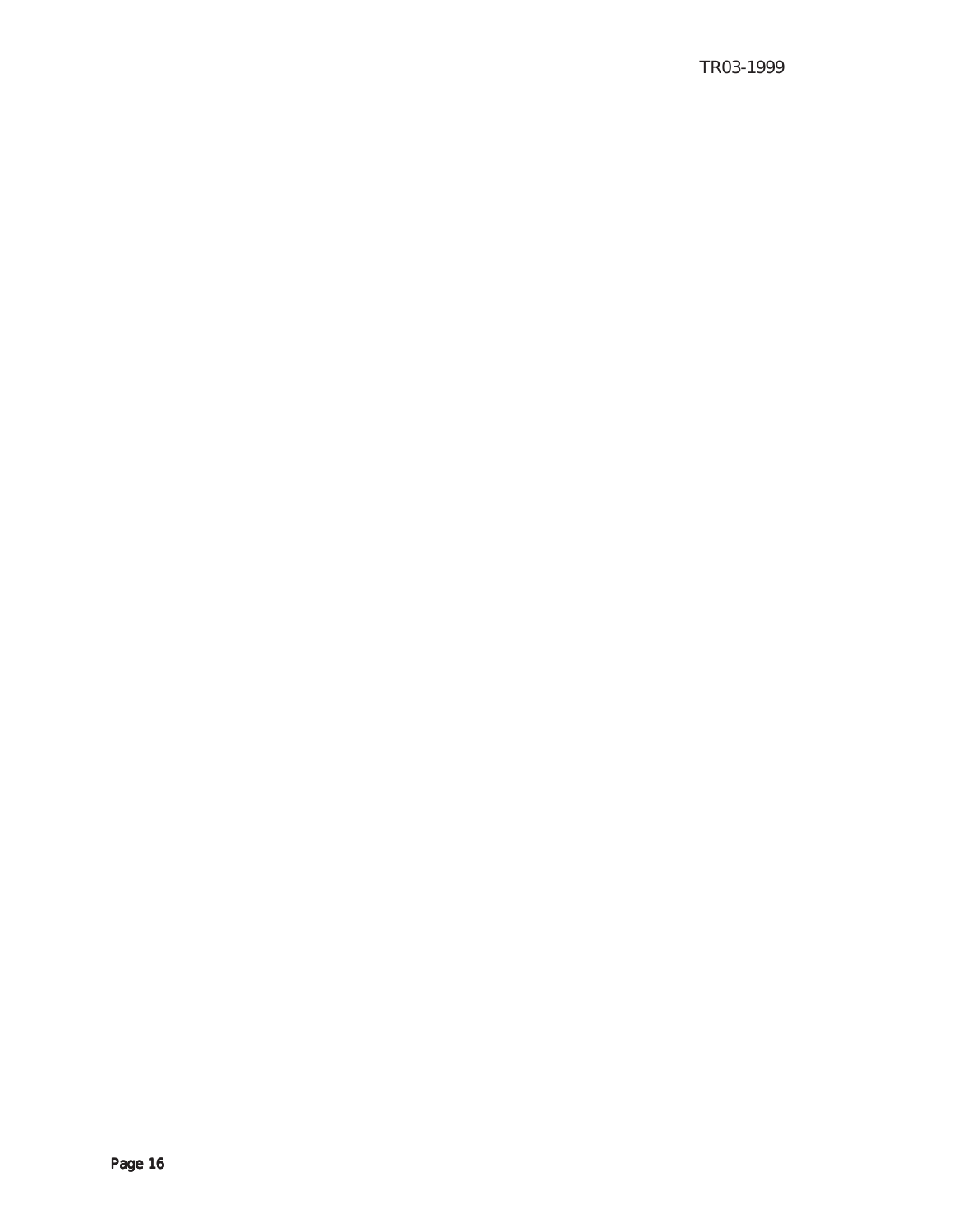## <span id="page-24-0"></span>Index

Locators refer to section numbers, except for items in the Foreword, Bibliography, and Appendixes, which are indicated by page numbers.

& (ampersand) 7.3.1 abbreviations 5 defined 2 acronyms see abbreviations alphabets English 3.6, 4.1 Faeroese p. 15 Icelandic p. 15 non-Roman 1 alphanumeric arrangement 1 defined 2 American National Standards Code for Information Interchange (7-bit ASCII)  $(ANSI X3.4)$  1, 4.1.2.2, p. 11 Extended Latin Alphabet Coded Character Set for Bibliographic Use (ANSEL) p. 11 Guidelines for Indexes and Related Information Retrieval Devices (NISO TR02) p. 11 ampersand (&) 7.3.1 angle brackets 3.3 apostrophes 3.3 Arabic numerals 6.1 arithmetical order decimal fractions 6.3 numbers 4.1, 6.1 Roman numbers 6.4 arrangement 3 alphanumeric 1, 4.1 arithmetical 4.1, 6.1 classified p. vi letter-by-letter 4.1.2.2 word-by-word 4.1.2.1 articles defined 2 initial 4.6 ASCII 1, 4.1.2.2, p. 11 bibliographies 1 blackletter type 3.6 blanks 3.1 boldface type 3.6 braces 3.3 brackets 3.3

British Standard Recommendation for Alphabetical Arrangement (BS 1749:1985) p. 12 canonical arrangement 4.5 n capital letters 3.6 catalogs 1, 4.1.2.1, 4.6 characters basic order 3 defined 2 subscript 3.7 superscript 3.7 Chicago Manual of Style 4.1.2.2, p. 12 chronological arrangement 4.5 n classified arrangement p. v colons 3.3 commas 3.3 computer sorting 1 conjunctions 2 cross-references defined 2 headings with 4.4 curved brackets 3.3 dashes 3.2 decimal fractions 6.3 definitions 2 deletion of words p. vi diacritics 3.6.1 dictionaries 4.1.2.2 directories 1 edh (eth) (OE and ME letter) p. 15 English alphabet 3.6, 4.1 exclamation marks 3.3 explanatory terms 4.2 filing see arrangement filing rules p. v, vi fractions, decimal 6.3 full stop 3.3 function words arrangement 4.5 defined 2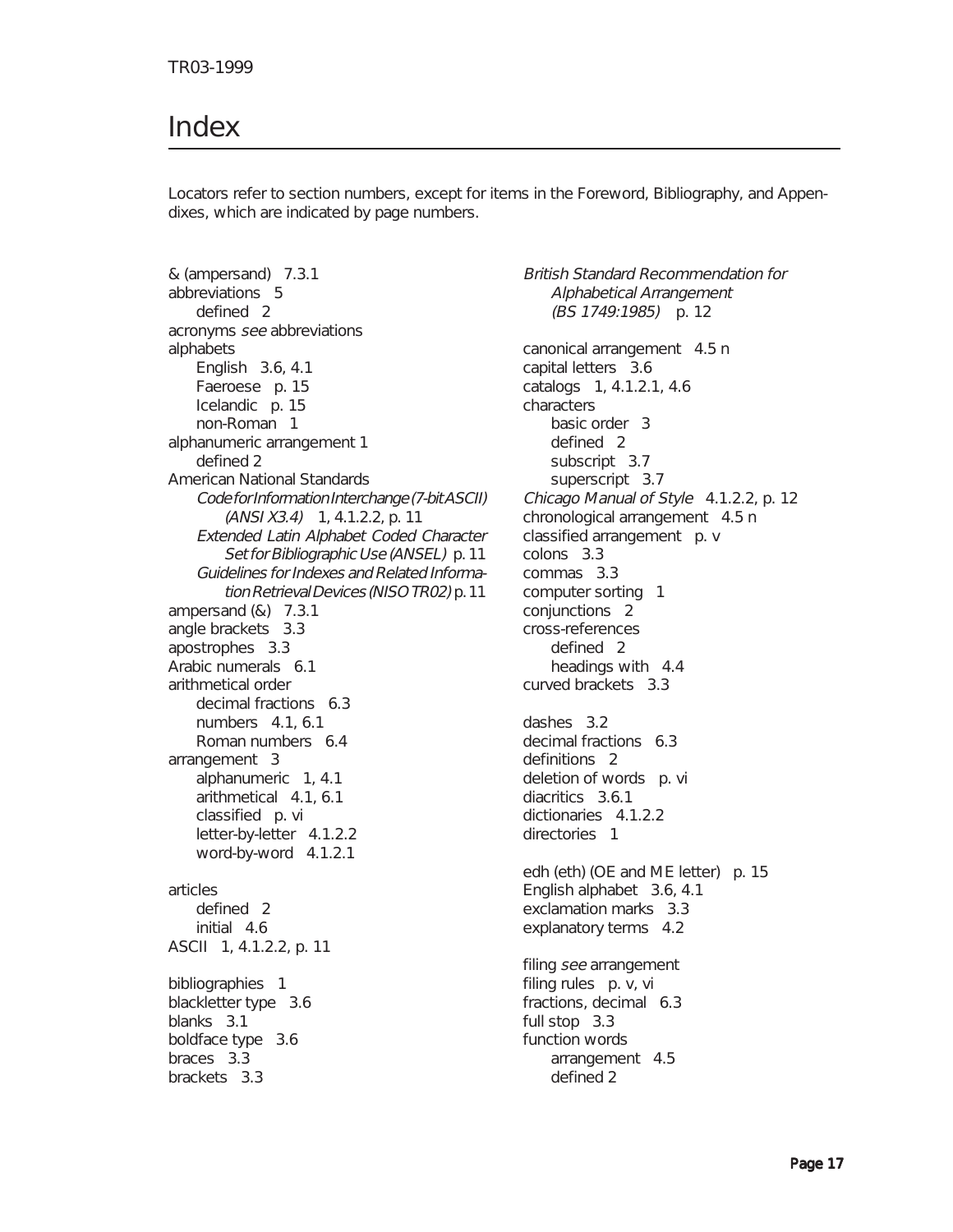German letter p. 15 Guidelines for Indexes and Related Information Retrieval Devices (NISO TR02) p. 11

headings arrangement 1, 4.1 defined 2 containing numbers 6.1 initial articles in 4.6 multi-word 4.1.2, 4.3 numbers in 6.1 single-word 4.1.1, 4.3 variant spellings 4.1.2.2 with cross-references 4.4 with identical initial words 4.3 with qualifiers 4.2, 4.3 human intervention 4.6, 6.3, 6.4, 7.3.1 hyphens 3.2 Icelandic letters p. 15 icons 7.2 indexes 1, 4.1.2.1, p. 11 initial articles 4.6 initial numbers 6.1 initialisms see abbreviations inventories 1 italics 3.6 letter-by-letter 4.1.2.2 letters basic order 3.6 defined 2 Faeroese p. 15 German p. 15 Icelandic p. 15 Middle English p. 15 modified 3.6.1 Old English p. 15 library catalogs 1, 4.1.2.1, 4.6 Library of Congress Filing Rules p. 12 ligatures 3.6.1, 7.3.1 lowercase letters 1, 3.6 majuscules 3.6 Middle English letters p. 15 minuscules 3.6 modified letters 3.6.1 names of symbols 7.3 non-alphanumeric arrangements 4.5 n non-Roman scripts 1, p. 15 "nothing before something" 4.1.2.1

numbers 6 defined 2 in headings 6.1 punctuation in p. v, 6.2, 6.3 Roman p. v, 6.4 numerals Arabic 6.1 basic order 3.5 defined 2 Roman p. v, 6.4 subscript 3.7 superscript 3.7 Old English letters p. 15 order of characters 3 page number arrangement 4.5 n parentheses 3.3., 4.2 periods 3.3 prepositions 2 punctuation marks basic order 3.2 defined 2 enclosing qualifiers 4.2 ignored 3.3 in headings 4.1.2.2 in numbers 6.2, 6.3 treated as spaces 3.2 qualifiers defined 2 headings with 4.2 question marks 3.3 quotation marks 3.3 Roman alphabet 1 Roman numbers p. v, 6.4 romanization 1 semi-colons 3.3 sharp s (German) p. 15 signs see symbols single word headings 4.1.1 slashes 3.2 software manuals 7.2 sorting see arrangement spaces basic order 3.1 defined 2 disregarded 4.1.2.2 punctuation marks treated as 3.2 spelling variants 4.1.2.2 square brackets 3.3, 4.2, 7.3